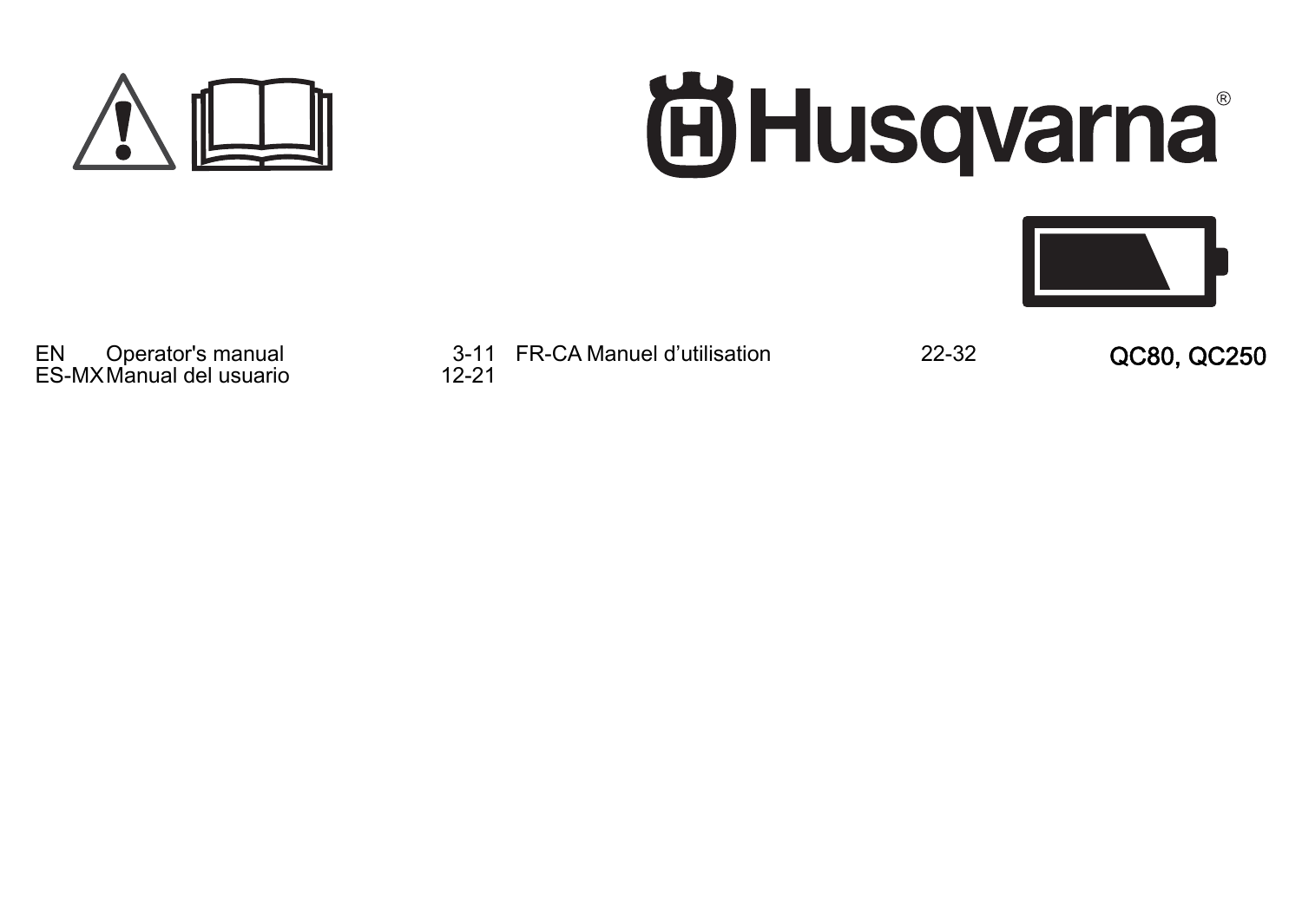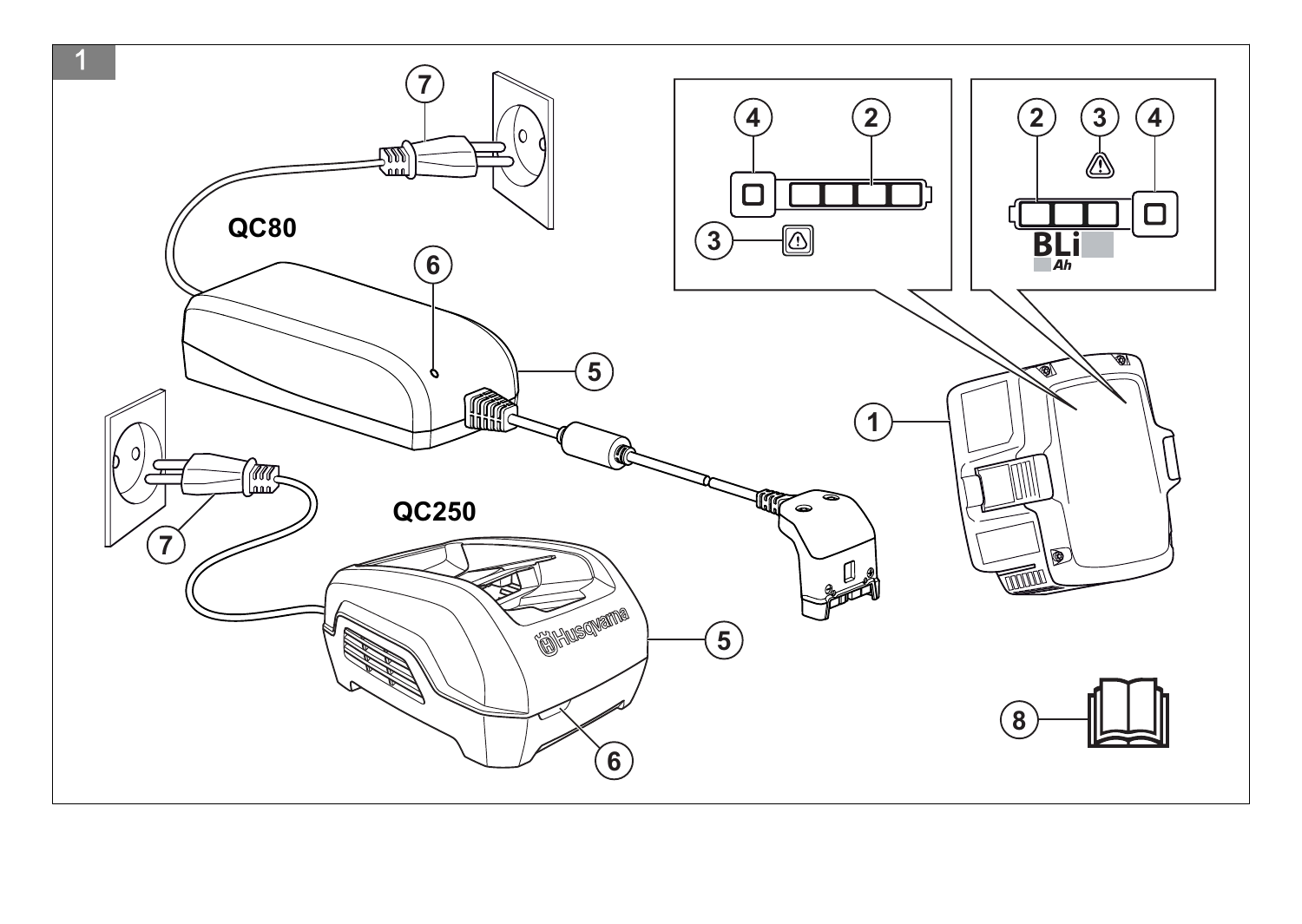#### 857 - 006 - 18.10.2019 3

#### Full operator's manual

To download the full operator's manual, go to www.husqvarna.com. In the "SUPPORT" section

#### PRODUCT OVERVIEW

(Fig. 1)

- 1. Battery
- 2. LED indicator for the state of charge
- 3. Warning LED
- 4. Battery indicator button
- 5. Battery charger
- 6. Charging LED
- 7. Power plug
- 8. Operator's manual

#### SYMBOLS ON THE PRODUCT



Be careful and use the product correctly. This

of the web site you find the section where you can download. Read the full operator's manual carefully.

> product can cause serious injury or death to the operator or others.



Read the operator's manual carefully and make sure that you understand the instructions before use.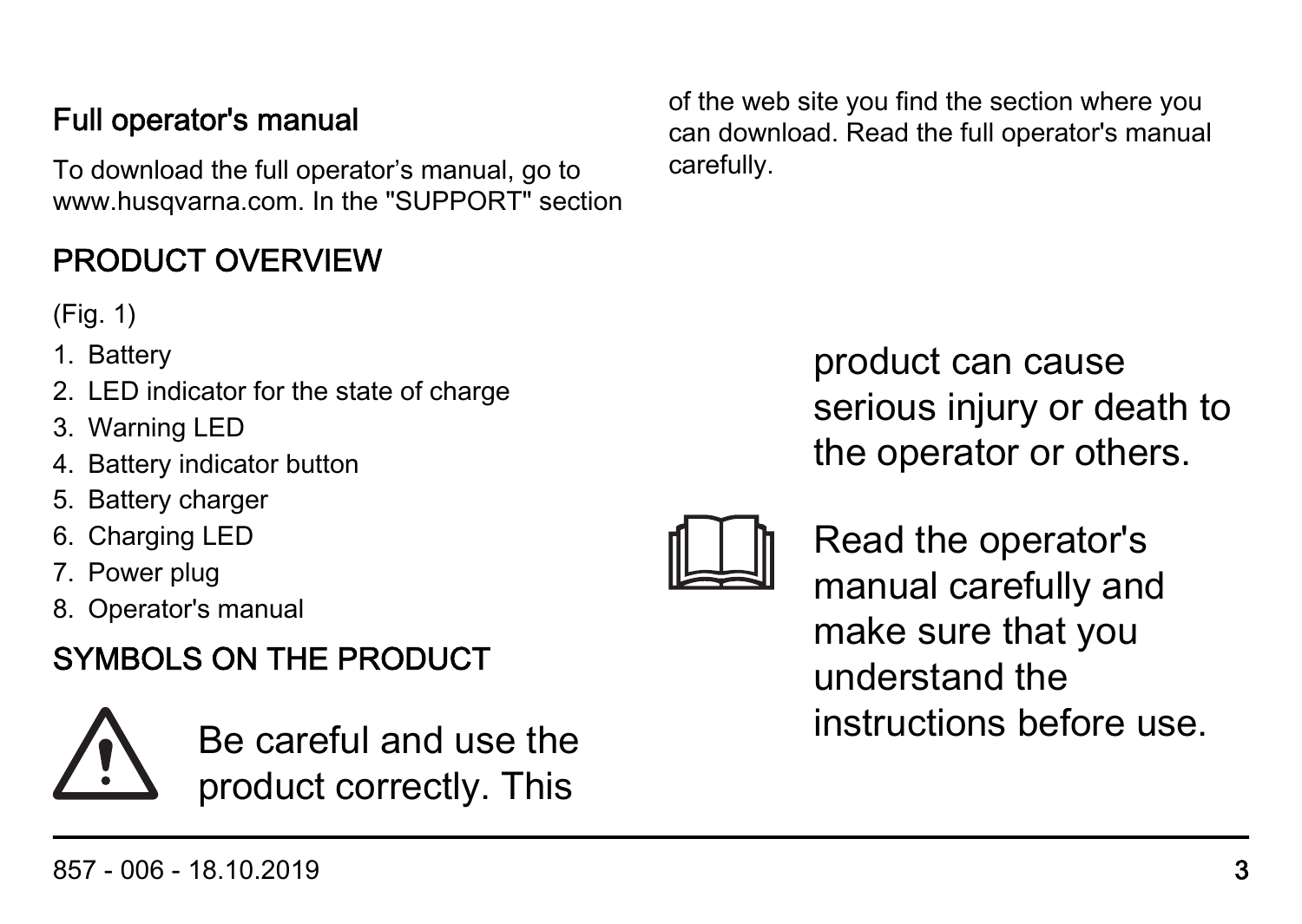

Keep the unit away from water and rain.



Use and keep the battery charger indoors only.

Note: Other symbols/decals on the product refer to certification requirements for some commercial areas.

# IMPORTANT **SAFETY** INSTRUCTIONS –

# SAVE THESE INSTRUCTIONS

DANGER – TO REDUCE THE RISK OF FIRE OR ELECTRIC SHOCK, CAREFULLY FOLLOW THESE INSTRUCTIONS

- 1.This manual contains important safety and operating instructions for Husqvarna QC80, QC250 battery chargers.
- 2.Before using battery charger, read all instruction and cautionary markings on battery charger, battery and product using battery.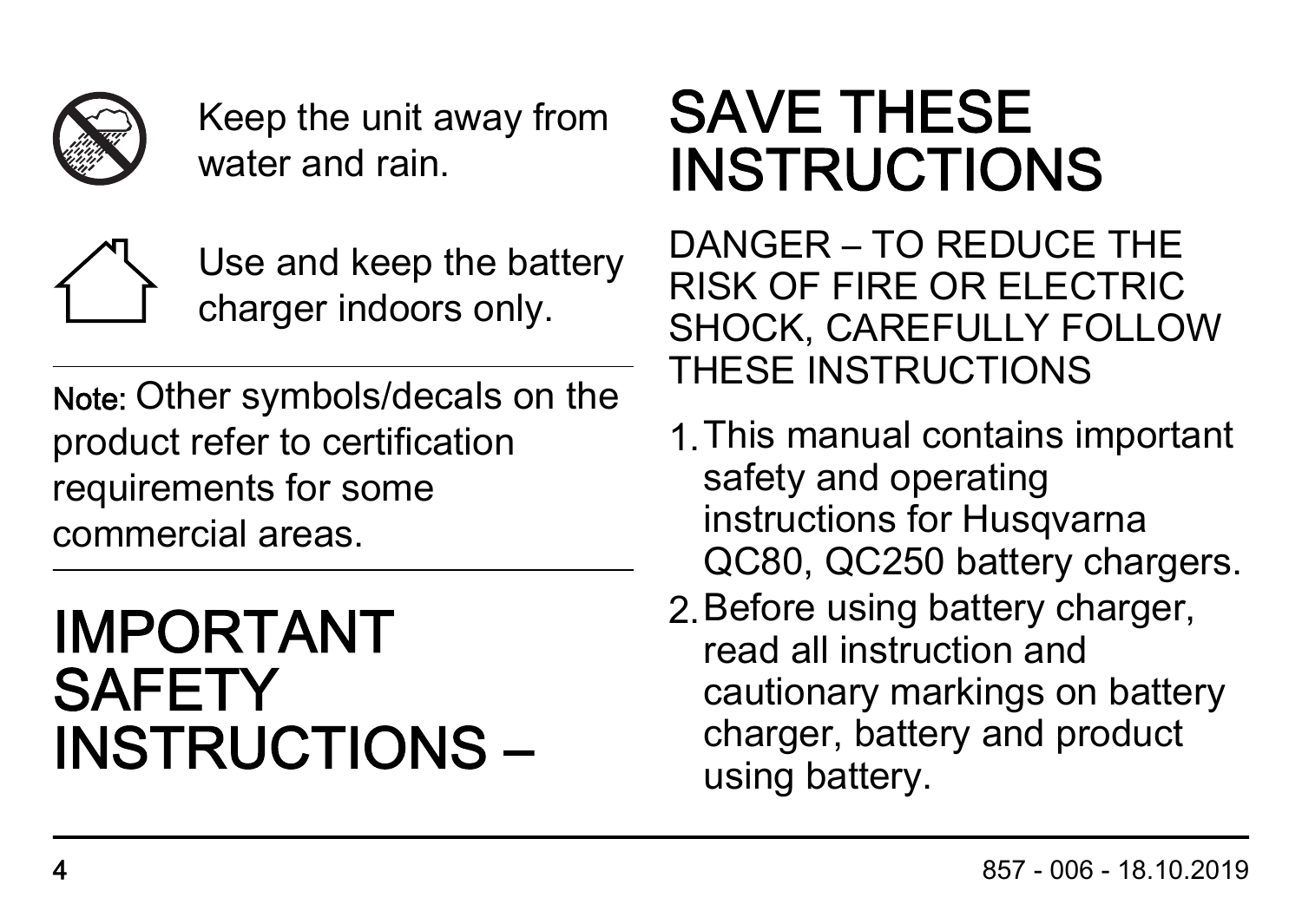#### CAUTION: To reduce risk of injury, charge only original Husqvarna BLi series rechargeable batteries. Other types of batteries may burst causing personal injury or damage.

### SAFETY DEFINITIONS

Warnings, cautions and notes are used to point out specially important parts of the manual.





CAUTION: Used if there is a risk of damage to the product, other materials or the adjacent area if the instructions in the manual are not obeyed.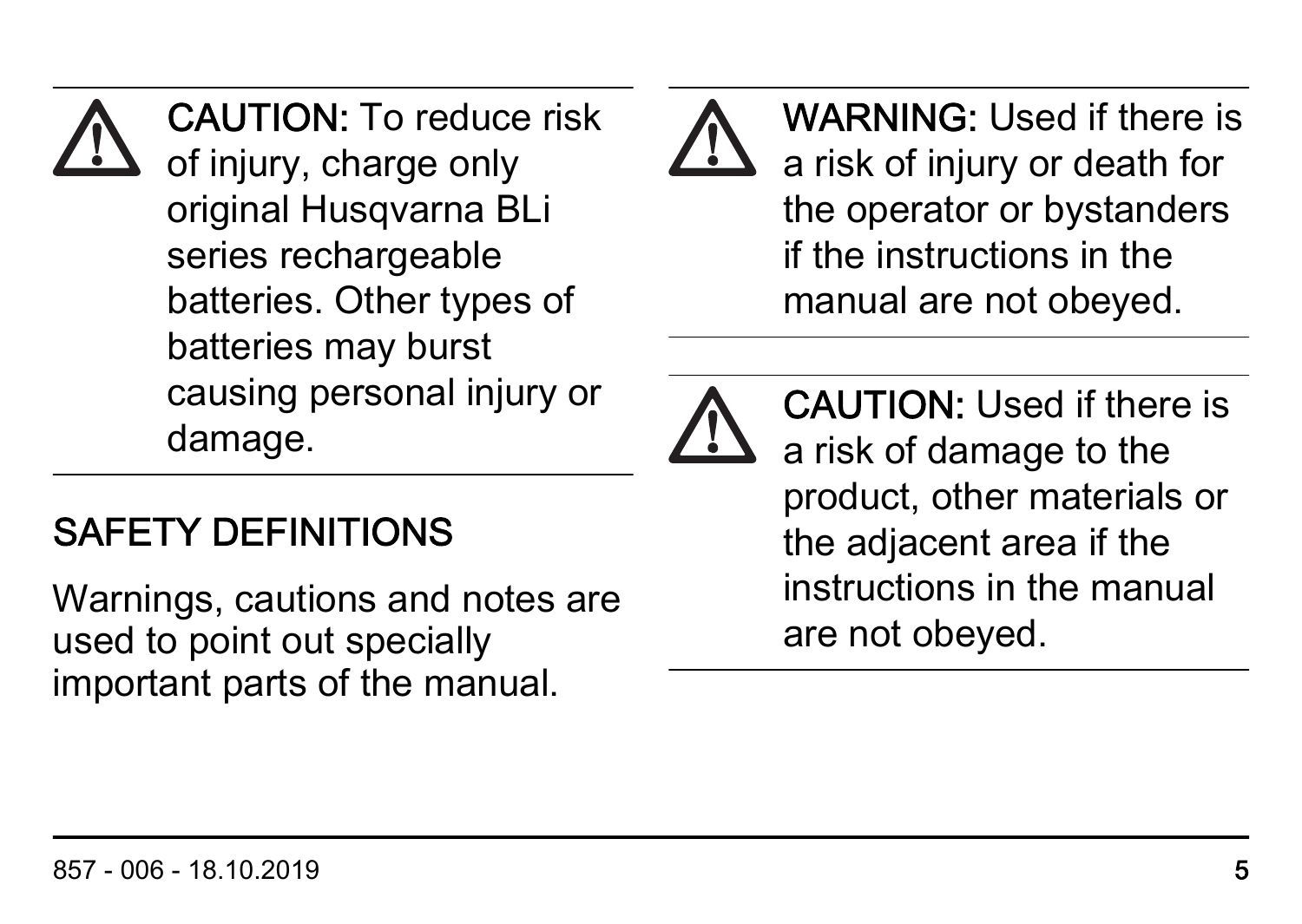Note: Used to give more information that is necessary in a given situation.

# IMPORTANT **SAFETY** INSTRUCTIONS



WARNING: Read all safety warnings and all instructions. Failure to obey the warnings and instructions may result in

electrical shock, fire and/or serious injury.

- Only use the battery chargers, QC80 or QC250 to charge Husqvarna original batteries. The batteries are software encrypted.
- Do not use non-rechargeable batteries.
- Do not try to disassemble or repair the battery charger.
- Do not connect the battery charger terminals to metal objects.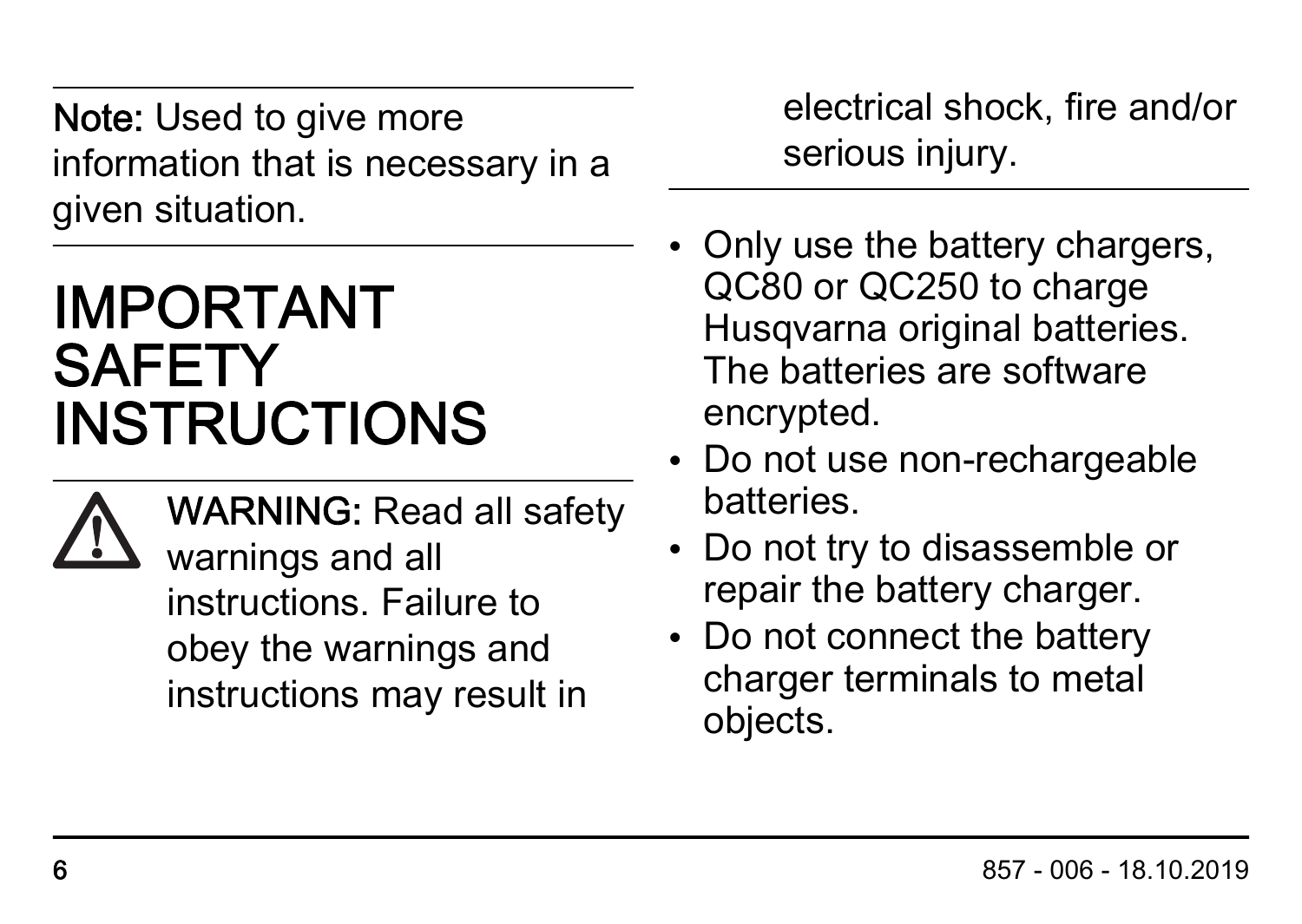- Use an approved grounded mains socket that is not damaged.
- Regularly examine that the power cord is not damaged. Immediately disconnect the battery charger if the power cord is damaged.
- If the power cord is damaged. let an approved service agent replace the power cord.
- Do not lift the battery charger by the power cord. To disconnect the battery charger from a mains socket, pull out the power plug. Do not pull the power cord.
- Keep all cables and extension leads away from water, oil and sharp edges. Make sure that the power cord is not caught between doors, fences or equivalent.
- Do not clean the battery or the battery charger with water.
- Keep the battery charger away from children.
- Do not use a defective or damaged battery charger or battery.
- Do not use the battery charger when there is a risk of lightning.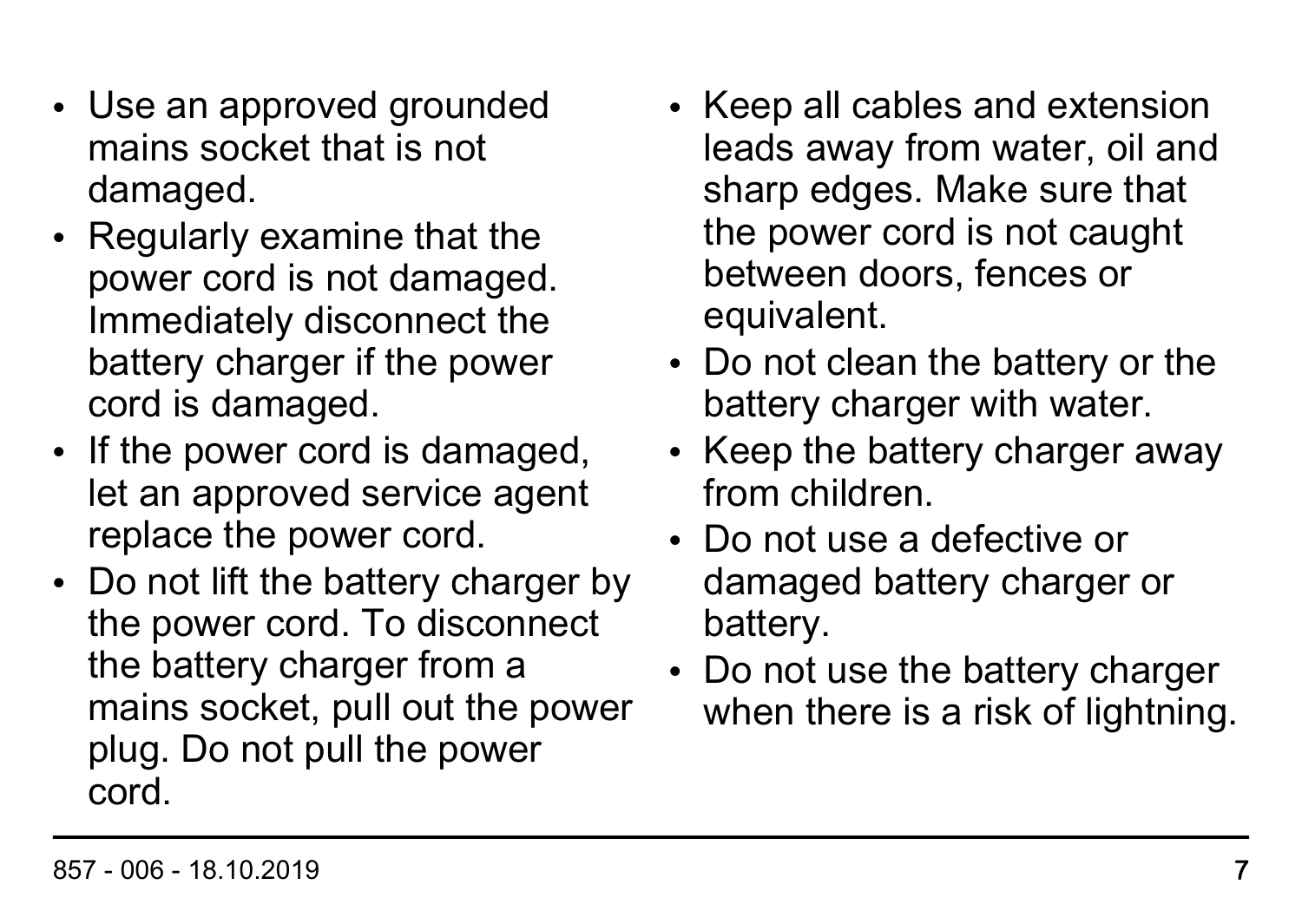- Only use the battery charger indoors in an environment with good airflow and the correct temperature.
- Keep the battery charger away from sunlight. Do not use the battery charger outdoors or in wet conditions.
- Do not operate the battery charger with wet hands.
- Do not use the battery charger near flammable materials or materials that can cause corrosion. Pull out the power plug to the battery charger if there is smoke or fire.
- Do not put a cover on the battery charger during operation.
- This appliance can be used by children aged from 8 years and above and persons with reduced physical, sensory or mental capabilities or lack of experience and knowledge if they have been given supervision or instruction concerning use of the appliance in a safe way and understand the hazards involved. Children shall not play with the appliance. Cleaning and user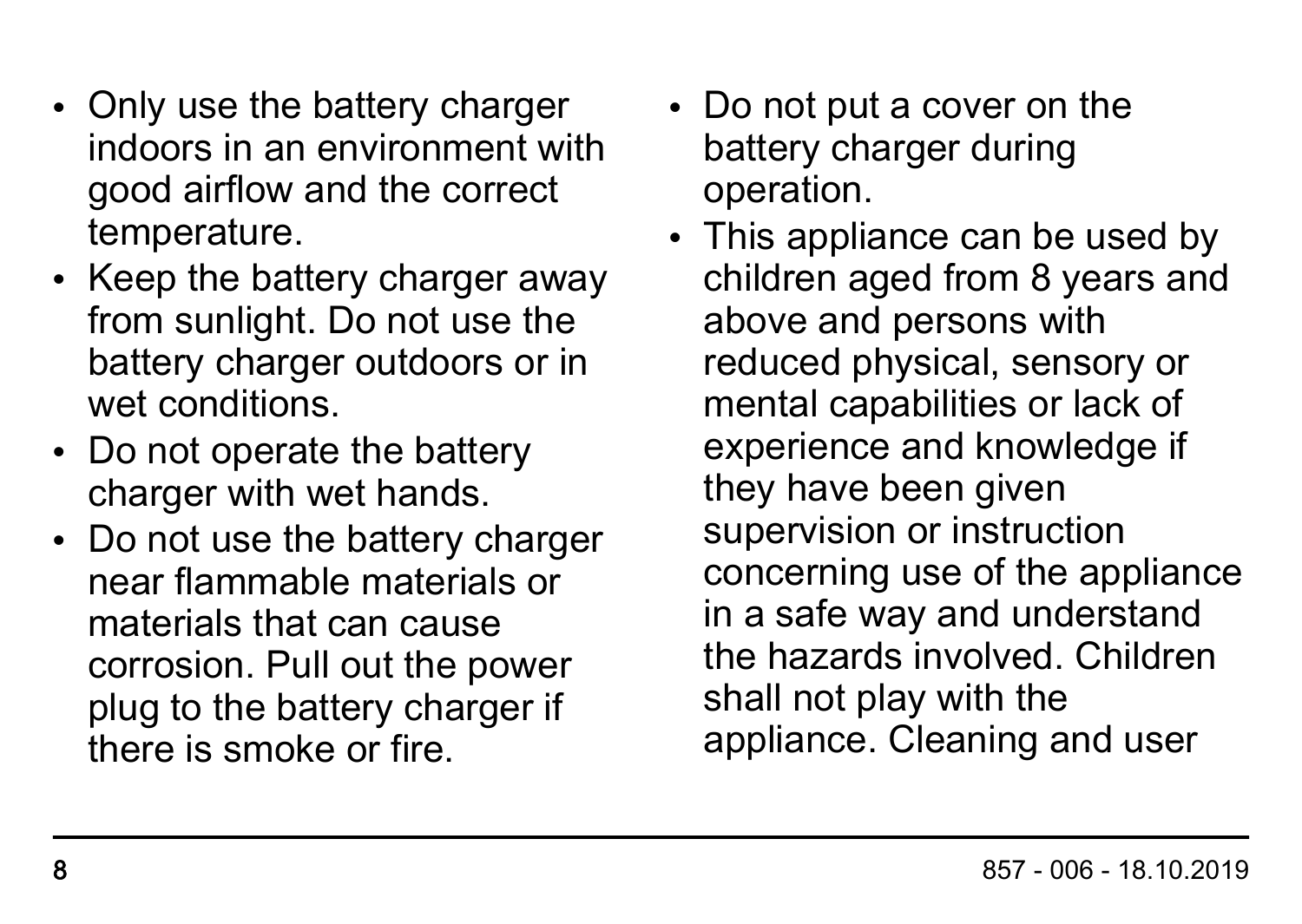maintenance shall not be made by children without supervision.

#### **OPERATION**

- Always use Husqvarna BLi10 or BLi20 batteries.
- Use the battery charger only when the ambient temperature is between 5 °C (41 °F) and 40 °C (104 °F).

#### To charge the battery



CAUTION: Make sure that the battery, the battery charger and the terminals on the battery are clean and dry. Do not put the battery in the battery charger if it is dirty or wet.

1. Connect the battery charger to a power outlet. The charging LED flashes 1 time.



CAUTION: Only connect the battery charger to a power outlet with the voltage and frequency specified on the rating plate.

- 2. Connect the battery to the battery charger. The charging LED comes on.
- 3. Remove the battery from the battery charger.
- 4. Pull the power plug to disconnect the battery charger from the power outlet. Do not pull the power cord.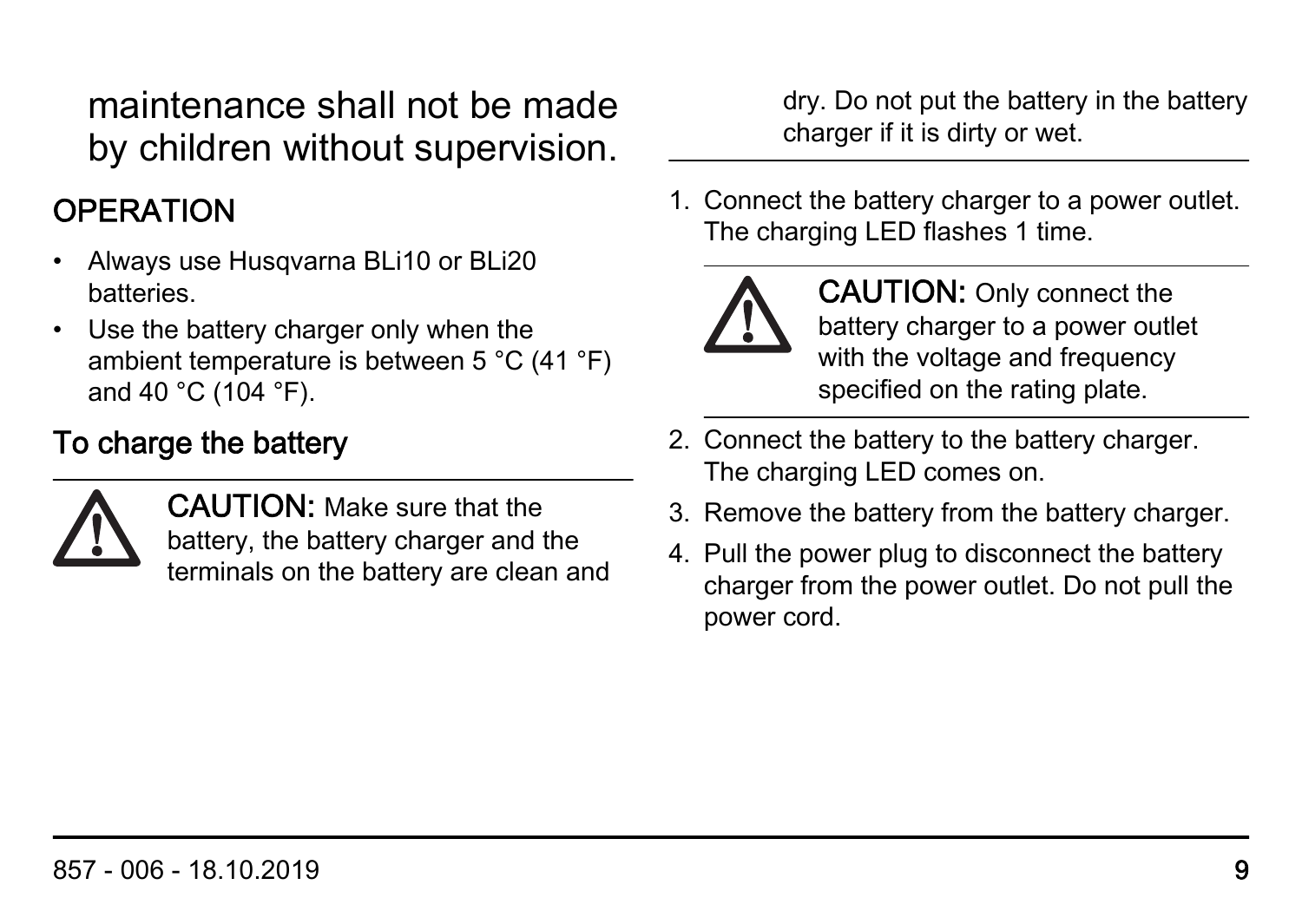#### TROUBLESHOOTING

| Condition                                    | Possible faults                                         | Possible procedure                                                                                                                                               |
|----------------------------------------------|---------------------------------------------------------|------------------------------------------------------------------------------------------------------------------------------------------------------------------|
| The charging LED is red.                     | Permanent battery charg-<br>er error.                   | Speak to your dealer.                                                                                                                                            |
| The charging LED flash-<br>es red (QC80).    | Temperature deviation,                                  | Let the battery cool down or warm it up. When<br>the battery has the correct temperature, it can                                                                 |
| The charging LED flash-<br>es green (QC250). | the battery is too cold or<br>too hot to use or charge. | be used or charged again. Use the battery<br>charger in ambient temperatures between 5<br>$^{\circ}$ C (41 $^{\circ}$ F) and 40 $^{\circ}$ C (104 $^{\circ}$ F). |
| The charging LED flash-<br>es red (QC250).   | <b>Faulty battery</b>                                   | Speak to your dealer                                                                                                                                             |

#### TRANSPORTATION AND STORAGE

- Safely attach the product during transportation to prevent damage and accidents.
- Keep the product in a locked area to prevent access for children or persons that are not approved.
- Put the product in a dry, frost-free and clean space with correct temperature.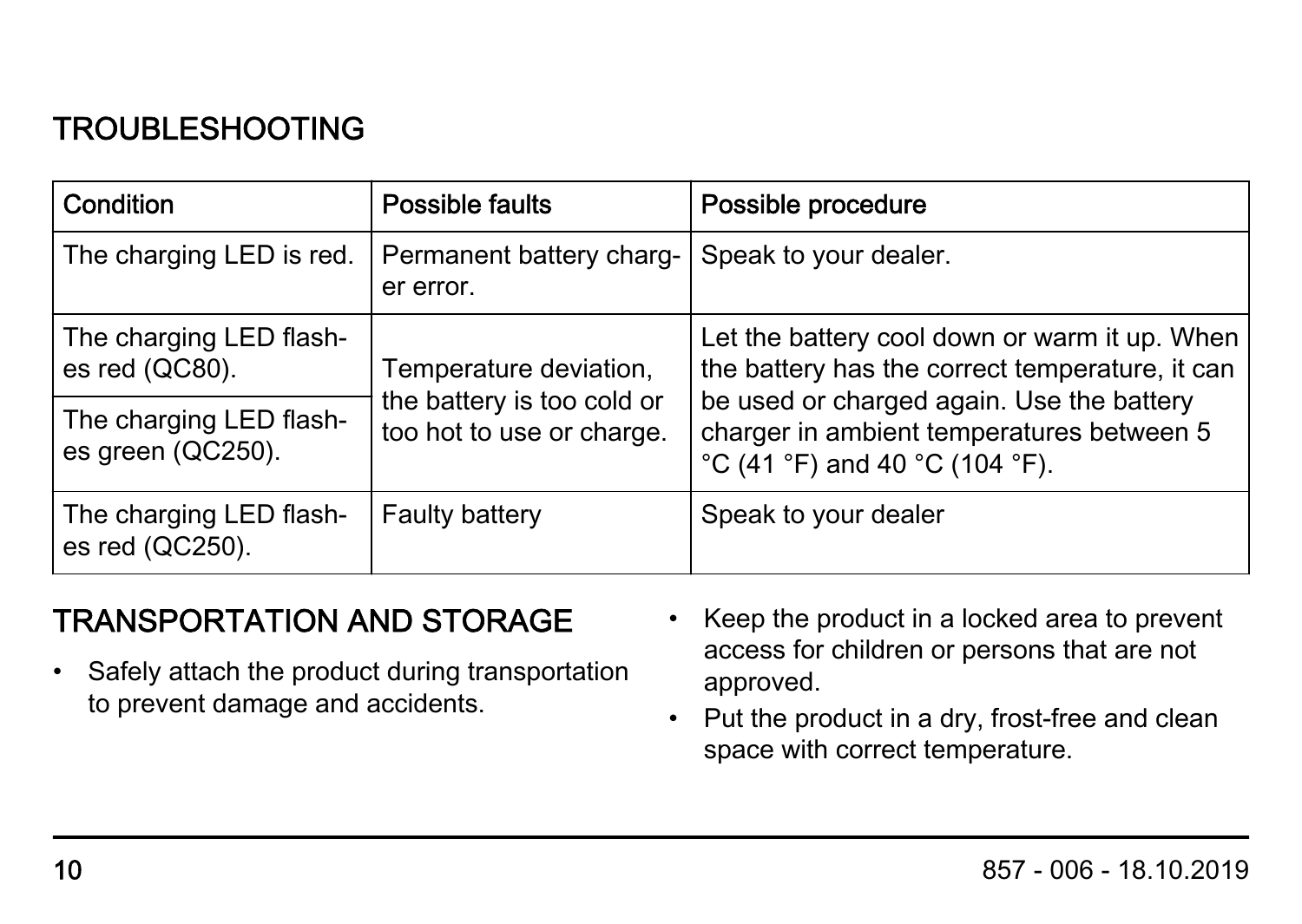- Put the product in storage where the temperature is between 5 °C (41 °F) and 25 °C (77 °F). Keep the product away from sunlight.
- Keep the battery away from the battery charger during storage.

#### DISPOSAL

Husqvarna products are not domestic waste and must only be discarded as given in this manual.

- Obey the local disposal requirements and applicable regulations.
- Recycle the product and package at an applicable disposal location.
- Speak to your local Husqvarna dealer for more information on how to recycle and discard the product.

#### TECHNICAL DATA

For technical data, refer to the rating plate of the battery charger.

#### SUPPLIERS DECLARATION OF **CONFORMITY**

Suppliers Declaration of Conformity for QC80, QC250.

#### Responsible Party

Husqvarna Professional Products, Inc.

9335 Harris Corners Parkway

Suite 500

Charlotte, NC 28269

United states

#### U.S. Contact Information

Michael Campbell, Sr Director Quality test, Compliance, Telephone: +1 704 597 5000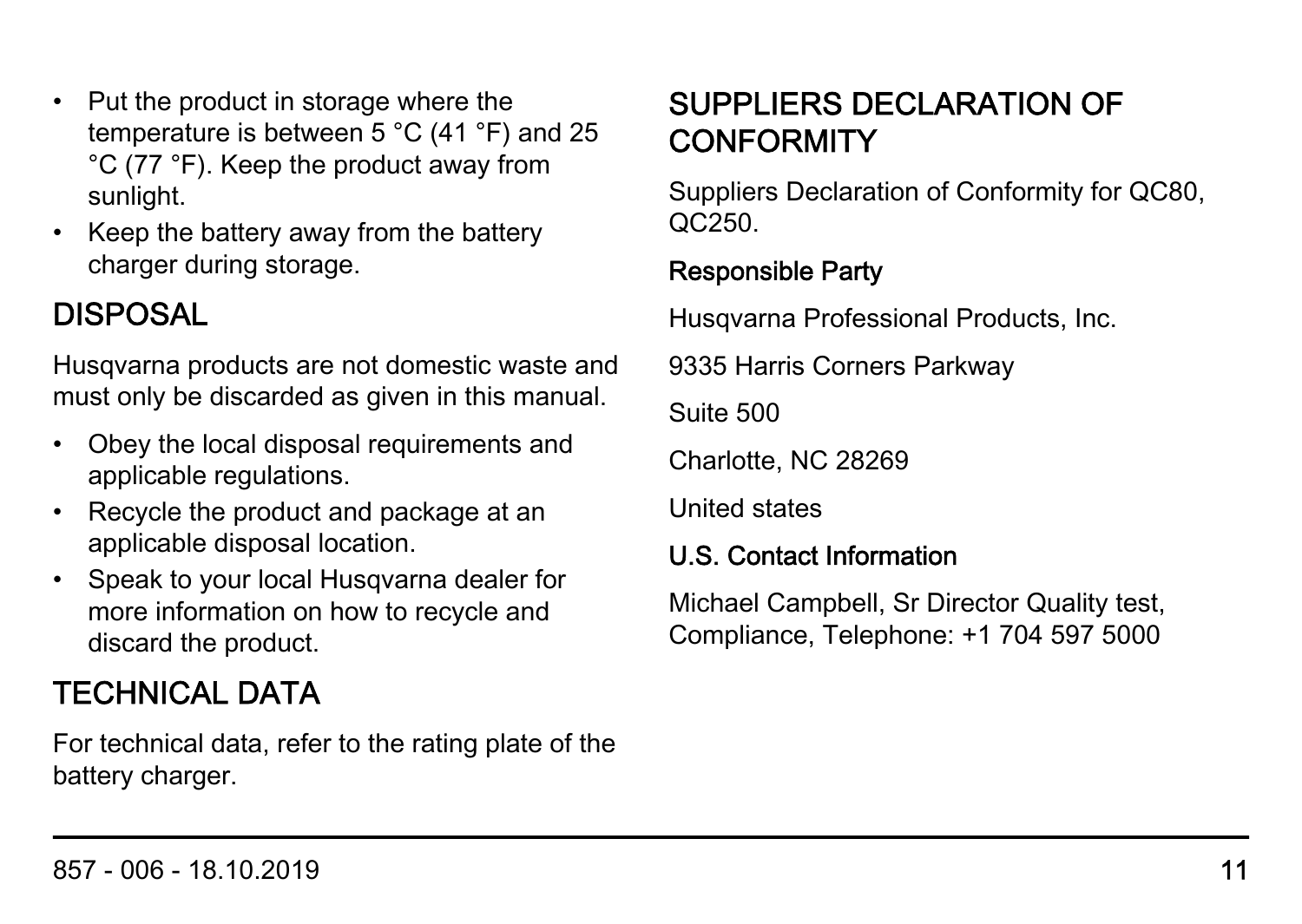#### Manual de usuario completo

Para descargar el manual de usuario completo, diríjase awww.husqvarna.com. En la sección

#### DESCRIPCIÓN GENERAL DEL PRODUCTO

(Fig. 1)

- 1. Batería
- 2. LED indicador del estado de carga
- 3. Luz LED de advertencia
- 4. Botón del indicador de batería
- 5. Cargador de batería
- 6. LED de carga
- 7. Enchufe
- 8. Manual del usuario

#### SÍMBOLOS EN LA MÁQUINA

Tenga cuidado y utilice el producto correctamente.

Este producto puede causar daños graves o fatales al operador o a otras personas.



Lea atentamente el manual de instrucciones y asegúrese de que entiende las

"SUPPORT" (Asistencia) del sitio web, encontrará la sección para descargar. Lea atentamente el manual de usuario completo.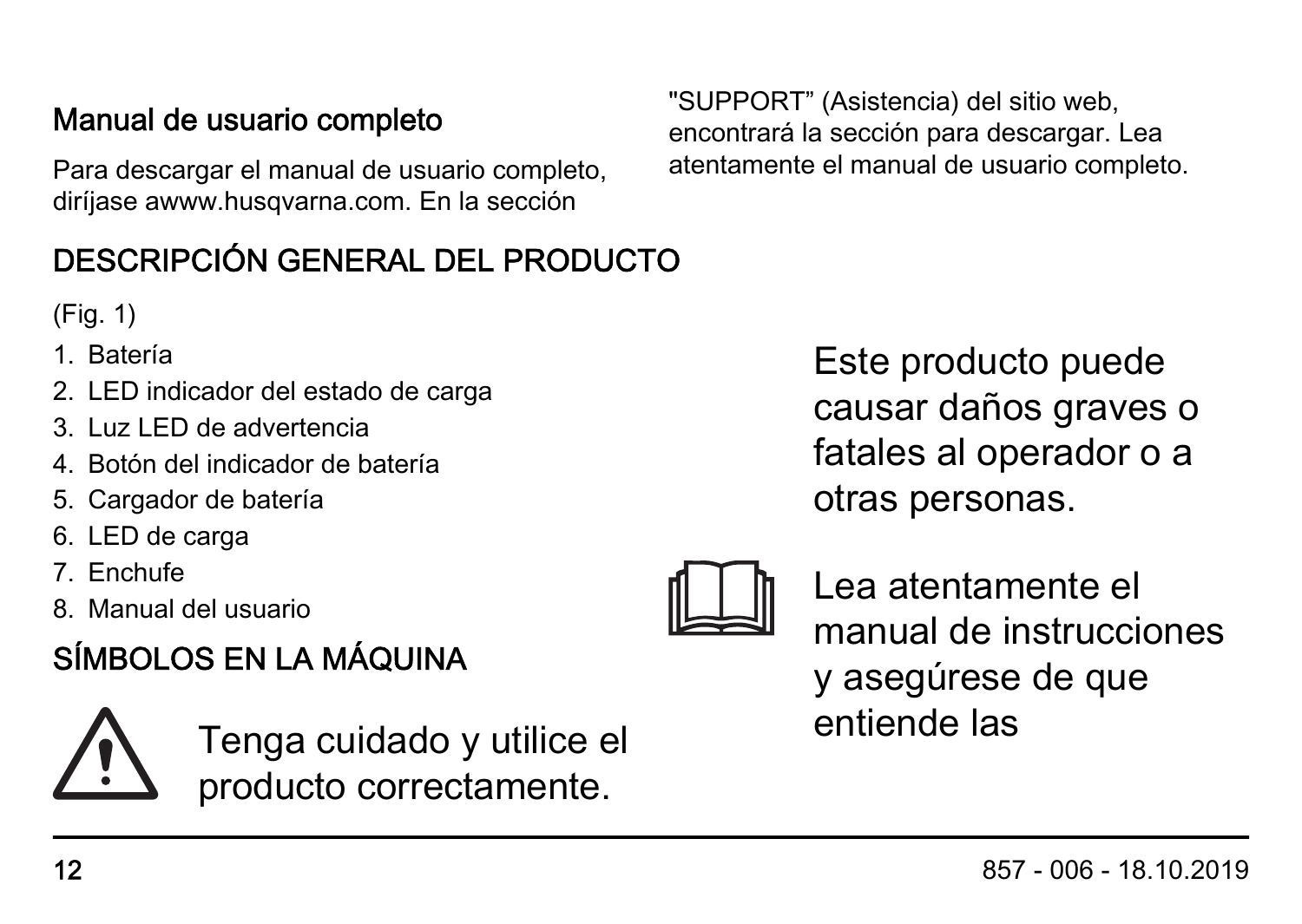instrucciones antes de usar el producto.



Mantenga la unidad alejada del agua y de la lluvia.



Use y mantenga el cargador de batería únicamente en interiores.

Tenga en cuenta: Otros símbolos o etiquetas del producto hacen referencia a requisitos de

certificación de algunas zonas comerciales.

# INSTRUCCIONES DE SEGURIDAD IMPORTANTES: GUARDE ESTAS **INSTRUCCIONES**

PELIGRO: SIGA CUIDADOSAMENTE ESTAS INSTRUCCIONES PARA REDUCIR EL RIESGO DE INCENDIO O DE SACUDIDAS ELÉCTRICAS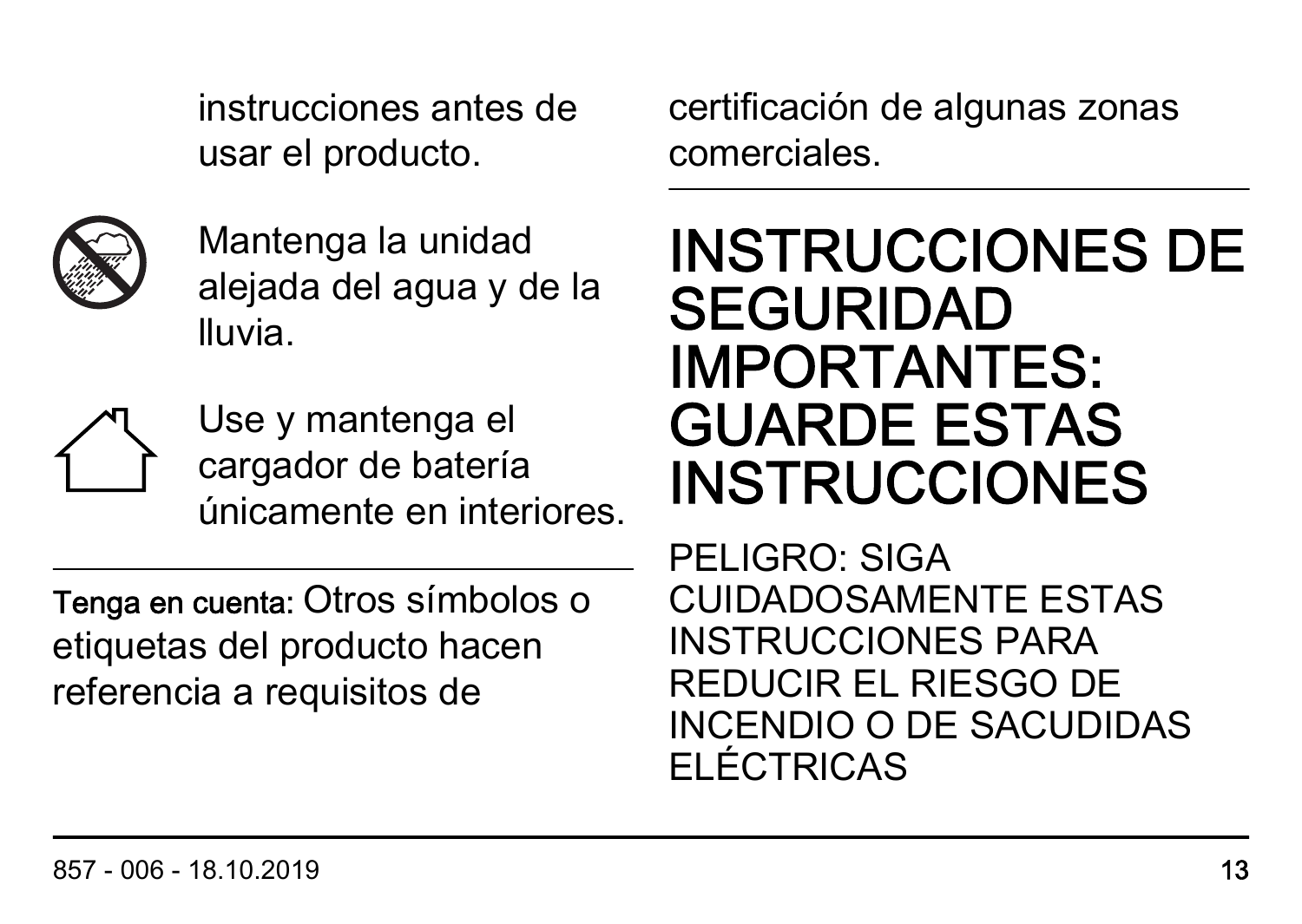- 1.Este manual contiene instrucciones de operación y de seguridad importantes para los cargadores de baterías QC80, QC250de Husqvarna.
- 2.Antes de utilizar el cargador de baterías, lea todas las instrucciones y señales de precaución en el cargador de baterías, en la batería y en el producto que utiliza la batería.



AVISO: Para reducir el riesgo de lesiones, cargue solamente baterías recargables originales de serie BLide Husqvarna.

Otros tipos de baterías pueden estallar y provocar daños personales o daños al producto.

### DEFINICIONES DE SEGURIDAD

Las advertencias, precauciones y notas se utilizan para señalar las piezas particularmente importantes del manual.



#### ADVERTENCIA: Se

utilizan para señalar el riesgo de lesiones graves o mortales para el operador o para aquellos que se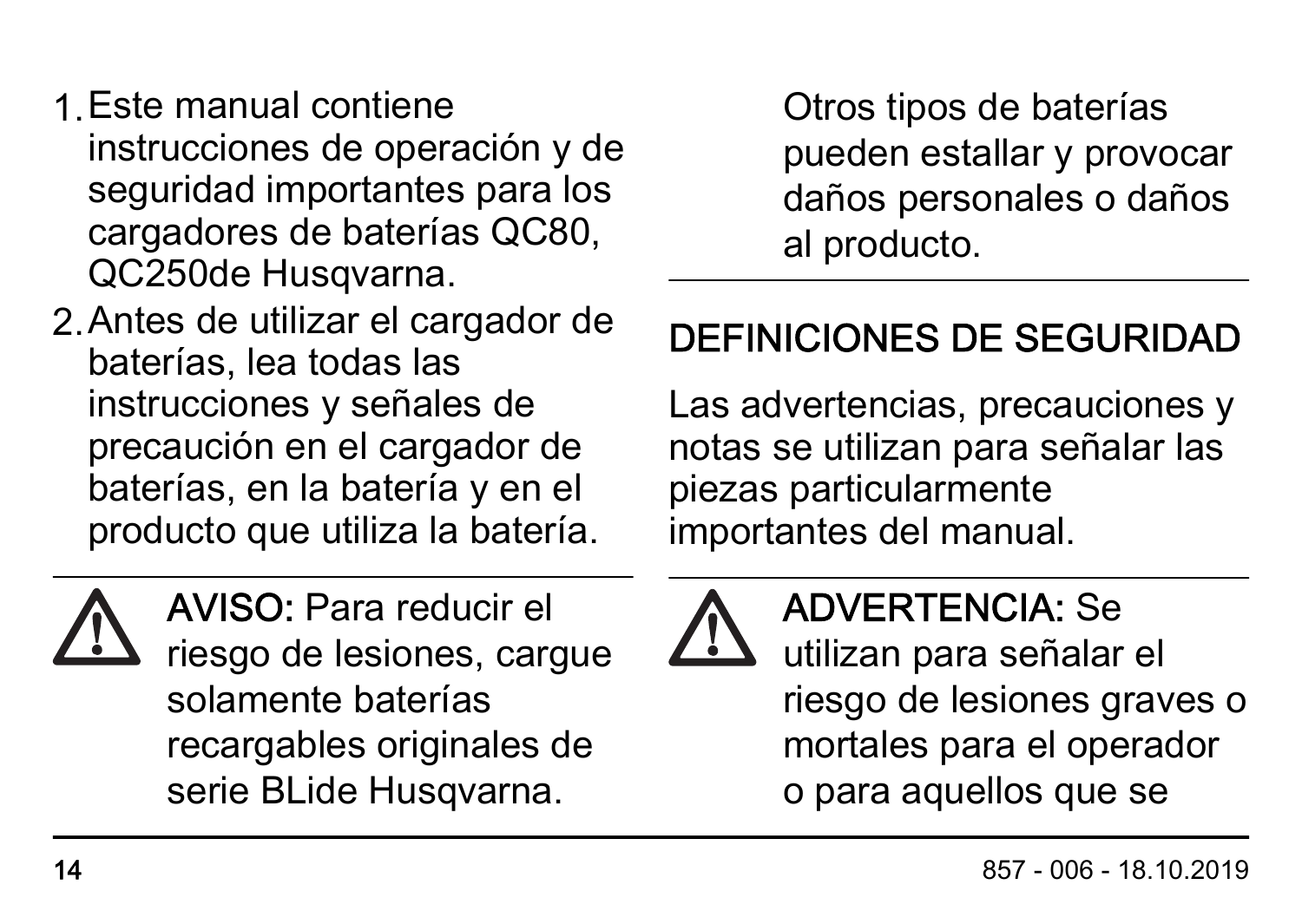encuentren cerca si no se siguen las instrucciones del manual.



AVISO: Se utilizan para señalar el riesgo de dañar la máquina, otros materiales o el área adyacente si no se siguen las instrucciones del manual.

Tenga en cuenta: Se utilizan para entregar más información

necesaria en situaciones particulares.

# INSTRUCCIONES DE SEGURIDAD IMPORTANTES



ADVERTENCIA: Lea todas las advertencias de seguridad y todas las instrucciones. Si no respeta las advertencias ni sigue las instrucciones, se pueden producir sacudidas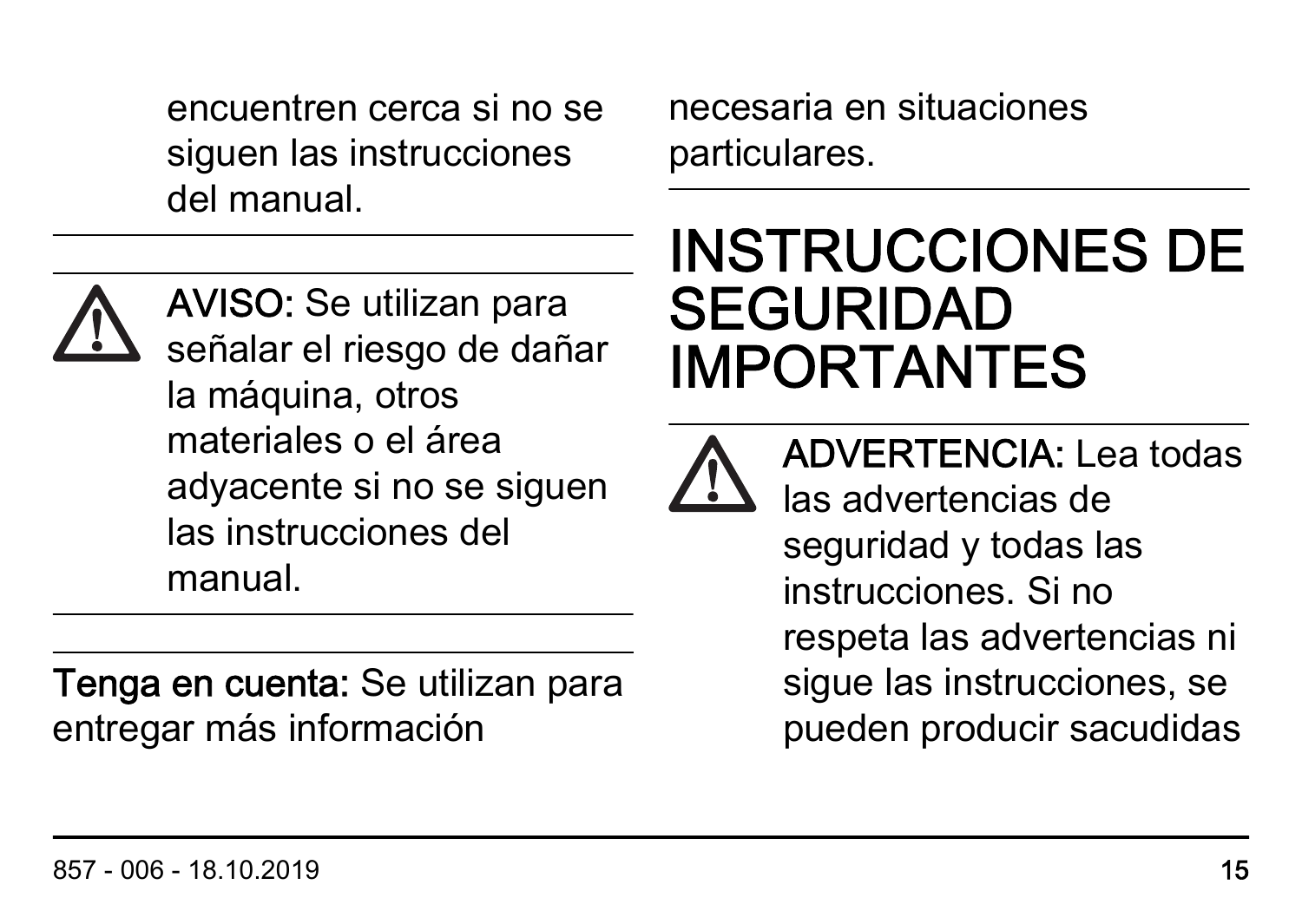eléctricas, incendios o daños graves.

- Solo utilice los cargadores de baterías QC80 o QC250 para cargar las baterías originales de Husqvarna. Las baterías cuentan con un software cifrado.
- No utilice baterías no recargables.
- No intente desarmar ni reparar el cargador de la batería.
- No conecte los terminales del cargador de la batería a objetos metálicos.
- Utilice una toma de corriente con conexión a tierra que no presente daños.
- Examine con regularidad que el cable de alimentación no esté dañado. Desconecte inmediatamente el cargador de la batería si el cable de alimentación está dañado.
- Si el cable de alimentación está dañado, solicite que un taller de servicio aprobado lo reemplace.
- No levante el cargador de batería tirando del cable de alimentación. Para desconectar el cargador de la batería de la toma de corriente, retire el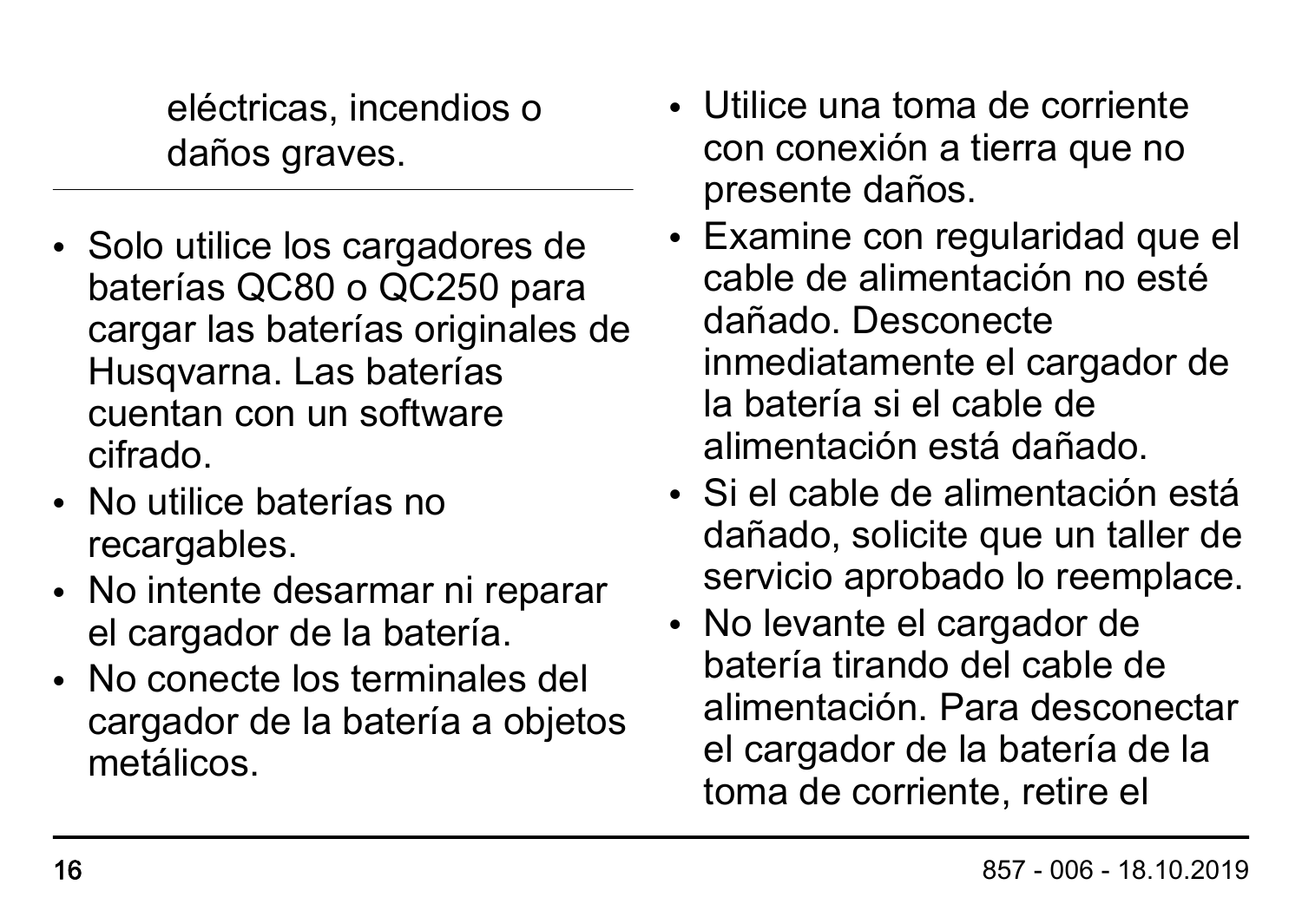enchufe. No tire del cable de alimentación.

- Mantenga todos los cables y extensiones alejados del agua, aceite y bordes afilados. Asegúrese de que el cable de alimentación no quede atrapado entre puertas, cercos ni objetos similares.
- No limpie con agua la batería o el cargador de batería.
- Mantenga el cargador de la batería alejado de los niños.
- No utilice baterías ni cargadores de baterías defectuosos o dañados.
- No utilice el cargador de la batería cuando haya un riesgo de tormentas eléctricas.
- Si va a utilizar el cargador de la batería en espacios interiores, asegúrese de que sea en un ambiente con un buen flujo de aire y una temperatura adecuada.
- Mantenga el cargador de la batería alejado de la luz solar. No utilice el cargador de la batería en espacios exteriores o en condiciones de humedad.
- No manipule el cargador de la batería con las manos mojadas.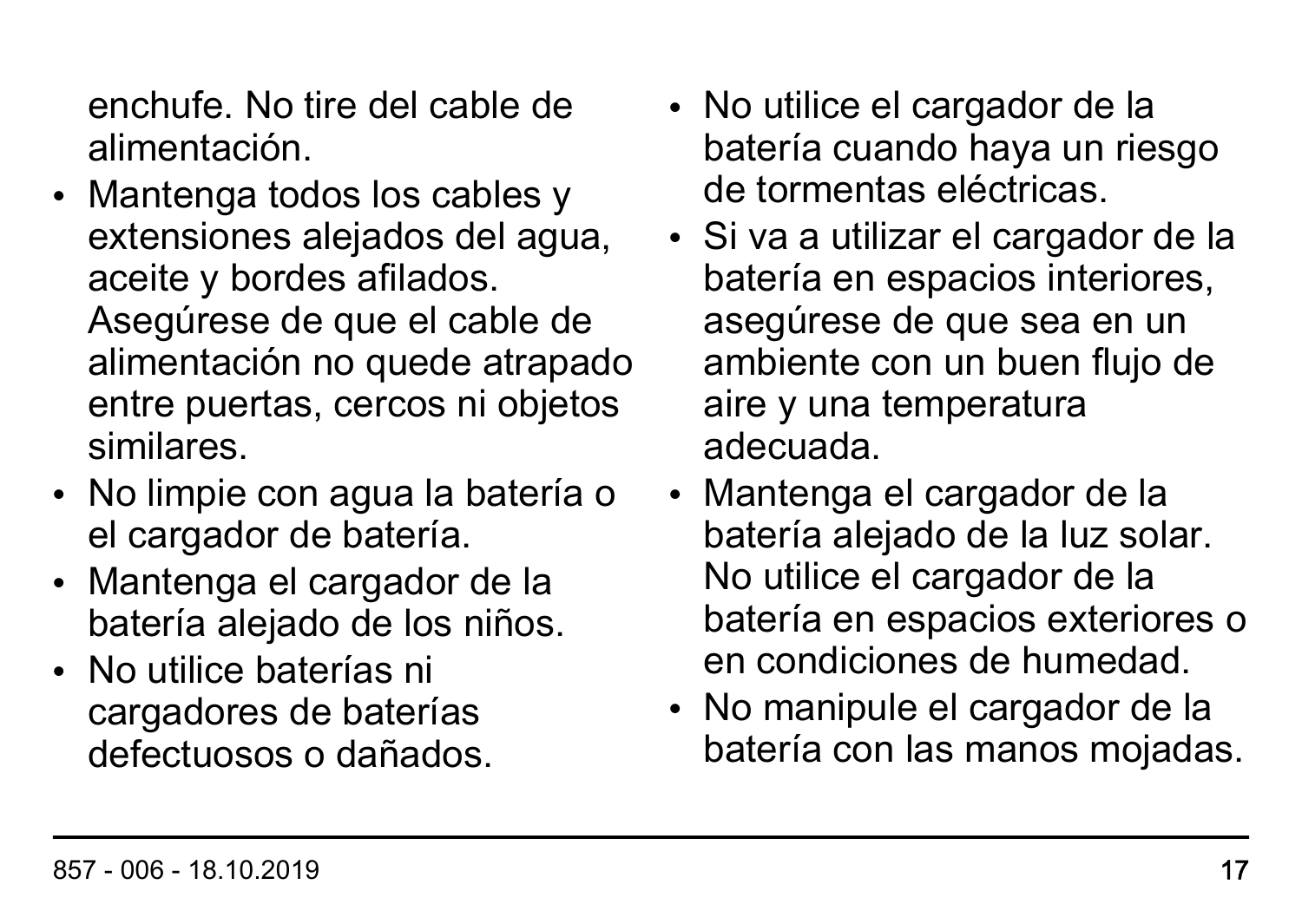- No utilice el cargador de batería cerca de materiales inflamables o materiales que puedan causar corrosión. Desconecte el cargador de batería del enchufe en caso de incendio o humo.
- No cubra el cargador de la batería durante el funcionamiento.
- Este aparato puede ser utilizado por niños de 8 años o mayores, y por personas con capacidades físicas, sensoriales o cognitivas reducidas, o que carezcan de la experiencia y los conocimientos necesarios, solo si se los

supervisa o reciben instrucciones sobre el uso del aparato de manera segura y si comprenden los peligros involucrados. Los niños no deben jugar con el aparato. La limpieza y el mantenimiento por parte del usuario no debe hacerlo un niño sin supervisión.

#### FUNCIONAMIENTO

- Siempre utilice baterías Husqvarna BLi10 o BLi20.
- Utilice el cargador de baterías solo cuando la temperatura ambiente sea de entre 5 °C (41 °F) y 40 °C (104 °F).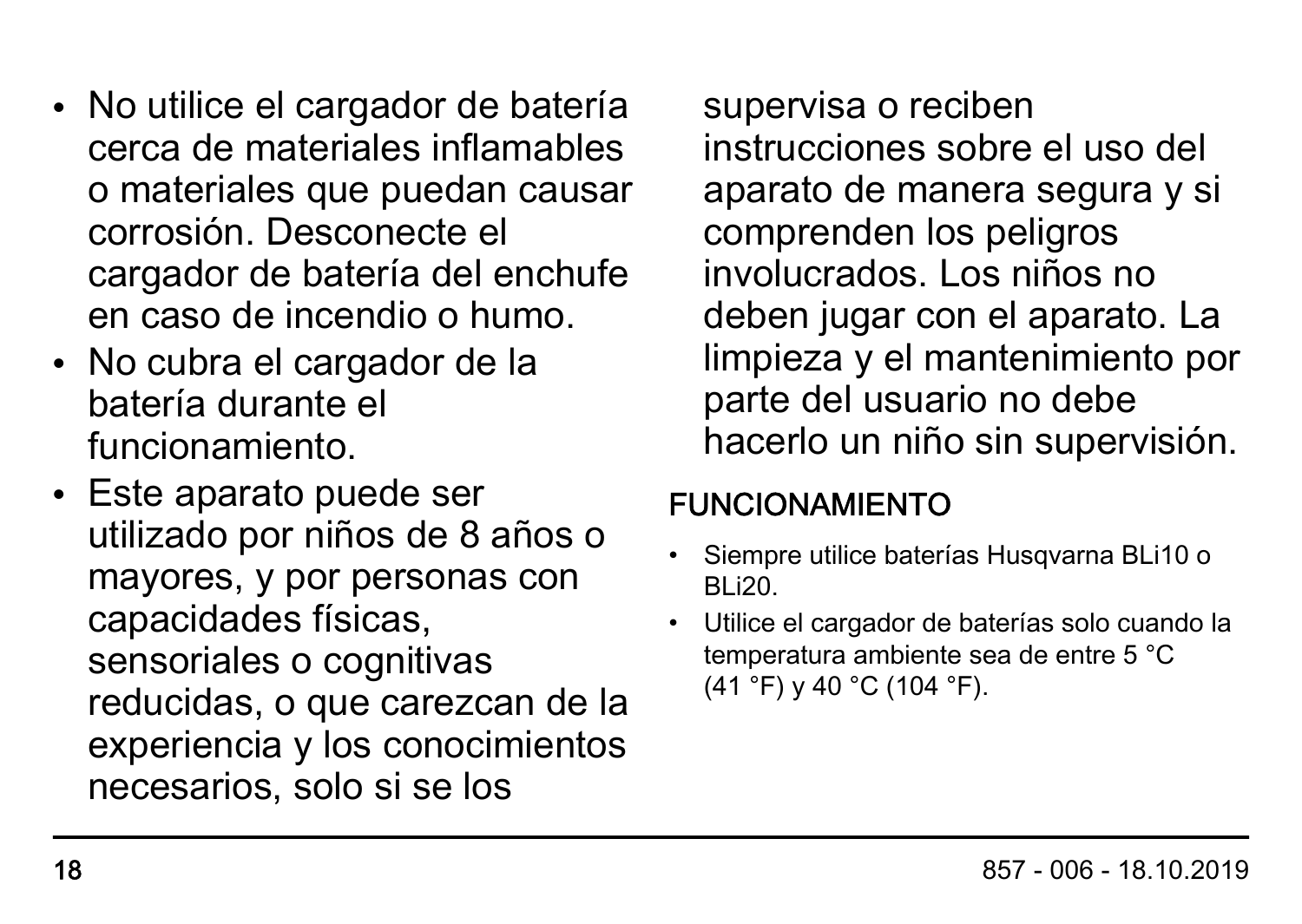#### Para cargar la batería



AVISO: Asegúrese de que la batería, el cargador de baterías y los terminales de la batería estén limpios y secos. Si la batería está sucia o húmeda, no la coloque en el cargador de baterías.

1. Conecte el cargador de baterías a una toma de corriente. El LED de carga parpadea una vez.

con el voltaje y la frecuencia que se especifican en la placa de características.

- 2. Conecte la batería al cargador. El LED de carga se enciende.
- 3. Quite la batería del cargador de la batería.
- 4. Tire del enchufe para desconectar el cargador de baterías de la toma de corriente. No tire del cable de alimentación.



AVISO: Solo conecte el cargador de baterías a una toma de corriente

#### RESOLUCIÓN DE PROBLEMAS

| Estado                                 | Posibles fallas                               | Procedimiento posible             |
|----------------------------------------|-----------------------------------------------|-----------------------------------|
| El LED de carga es de<br>∣ color rojo. | Error permanente del<br>cargador de baterías. | Comuníquese con su concesionario. |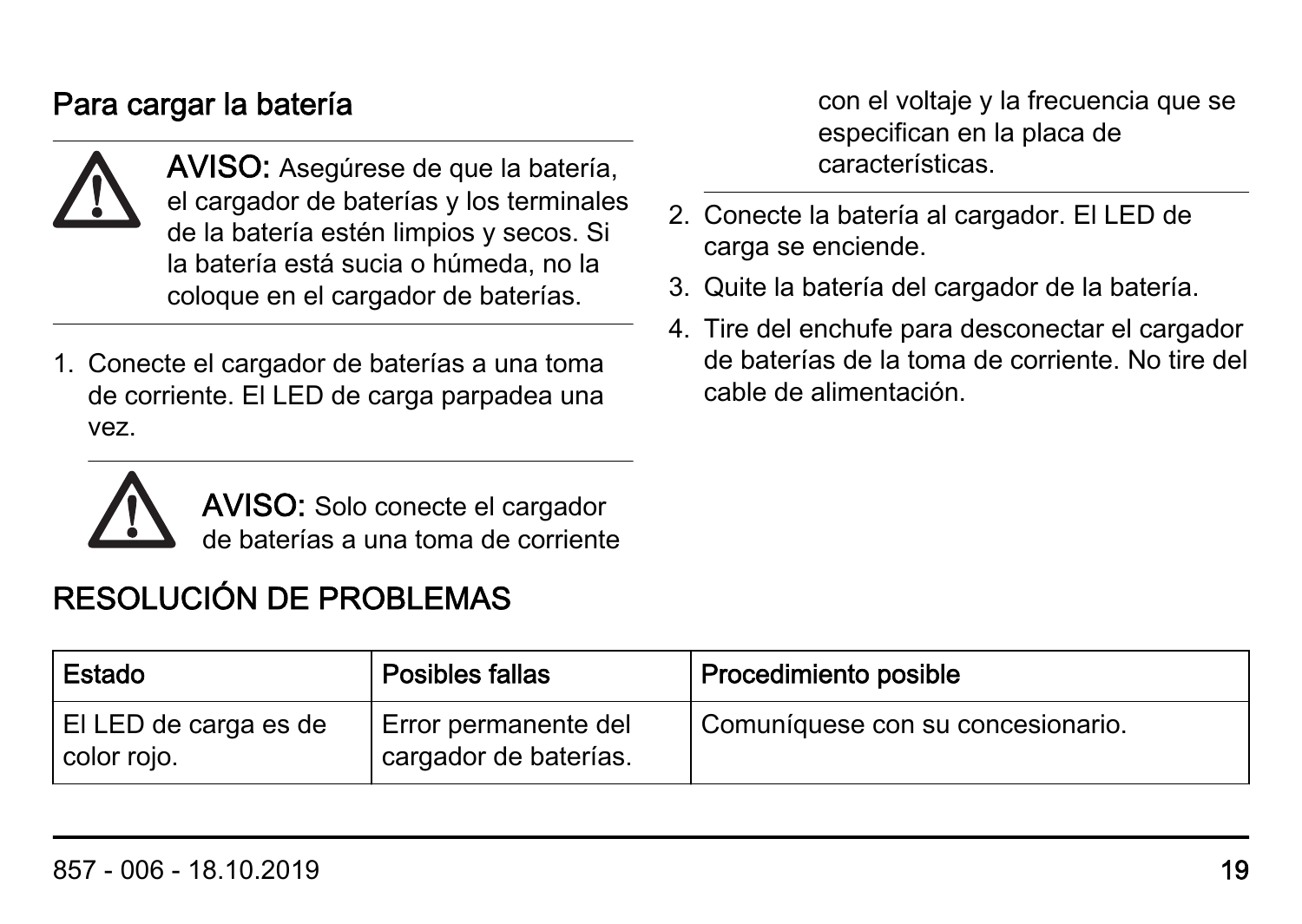| Estado                                                   | Posibles fallas                                                                                                            | Procedimiento posible                                                                                                                                                                                                                                              |
|----------------------------------------------------------|----------------------------------------------------------------------------------------------------------------------------|--------------------------------------------------------------------------------------------------------------------------------------------------------------------------------------------------------------------------------------------------------------------|
| El LED de carga parpa-<br>dea en color rojo (QC80).      | Desviación de temperatu-<br>ra, la batería se encuen-<br>tra demasiado fría o ca-<br>liente para utilizarla o<br>cargarla. | Deje que la batería se enfríe o se caliente.<br>Cuando la batería tenga la temperatura co-<br>rrecta, se puede utilizar o cargar nuevamente.<br>Utilice el cargador de la batería en niveles de<br>temperatura ambiente de entre 5 °C (41 °F) y<br>40 °C (104 °F). |
| El LED de carga parpa-<br>dea en color verde<br>(QC250). |                                                                                                                            |                                                                                                                                                                                                                                                                    |
| El LED de carga parpa-<br>dea en color rojo<br>(QC250).  | Batería defectuosa                                                                                                         | Comuníquese con su concesionario                                                                                                                                                                                                                                   |

#### TRANSPORTE Y ALMACENAMIENTO

- Asegure bien el producto durante el transporte para evitar daños y accidentes.
- Mantenga el producto en un área cerrada para evitar que los niños u otras personas sin autorización puedan acceder a él.
- Coloque el producto en un lugar seco, protegido de la escarcha y limpio con la temperatura correcta.
- Guarde el producto a una temperatura de entre 5 °C (41 °F) y 25 °C (77 °F). Mantenga el producto alejado de la luz solar.
- Mantenga la batería lejos del cargador de la batería durante el almacenamiento.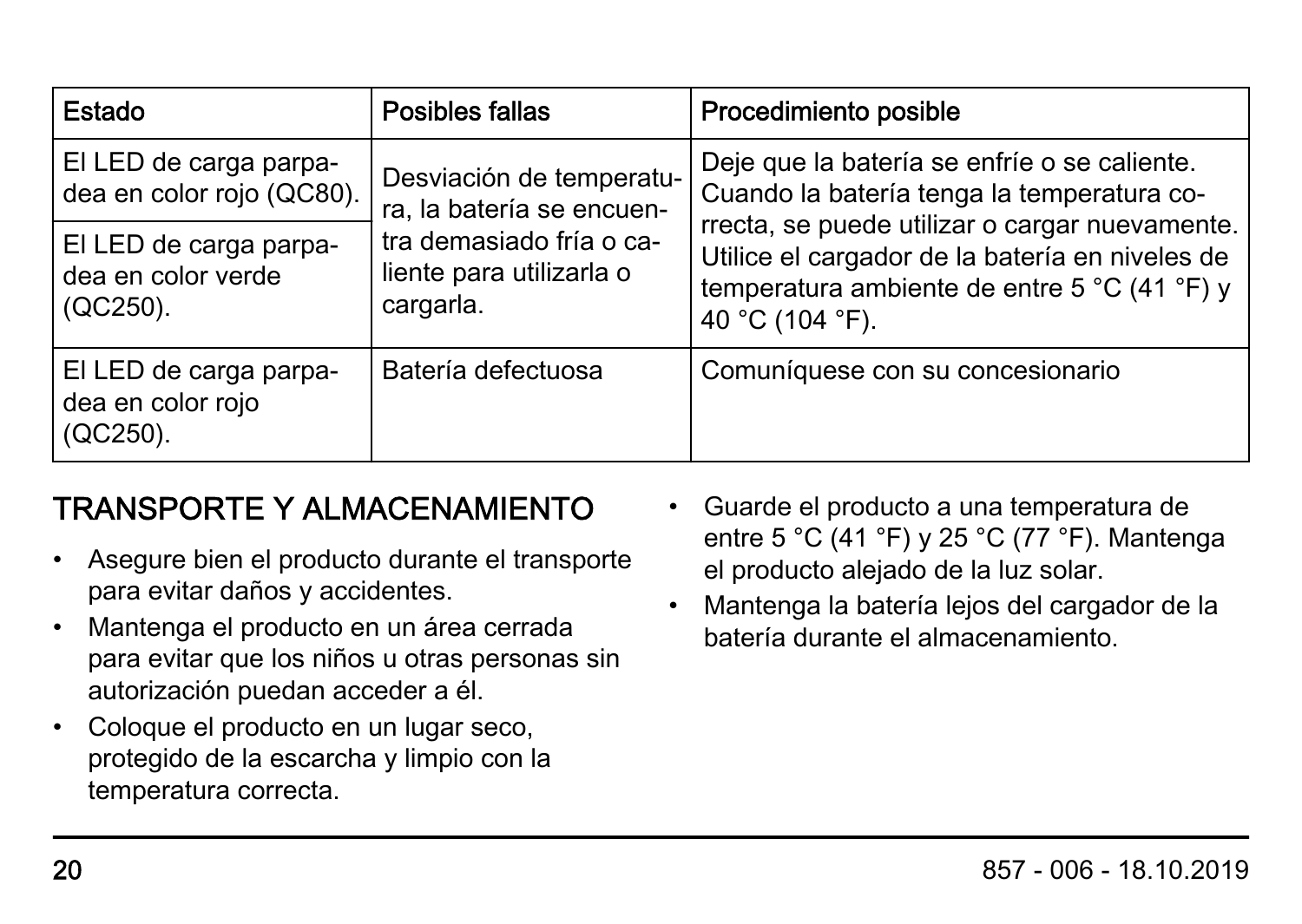#### ELIMINACIÓN

Los productos de Husqvarnano son residuos domésticos y solo se deben desechar como se indica en este manual.

- Respete las regulaciones aplicables y las normas locales de eliminación de residuos.
- Recicle el producto y el paquete en un lugar adecuado para tal propósito.
- Comuníquese con su distribuidor local de Husqvarna para obtener más información sobre cómo reciclar y eliminar el producto.

#### DATOS TÉCNICOS

Para conocer los datos técnicos, consulte la placa de características del cargador de baterías.

#### DECLARACIÓN DE CONFORMIDAD DEL PROVEEDOR

Declaración de conformidad del proveedor para QC80, QC250.

#### Parte responsable

Husqvarna Professional Products, Inc.

9335 Harris Corners Parkway

Suite 500

Charlotte, NC 28269

United states

#### Información de contacto para EE. UU.

Michael Campbell, Sr Director Quality test, Compliance, Telephone: +1 704 597 5000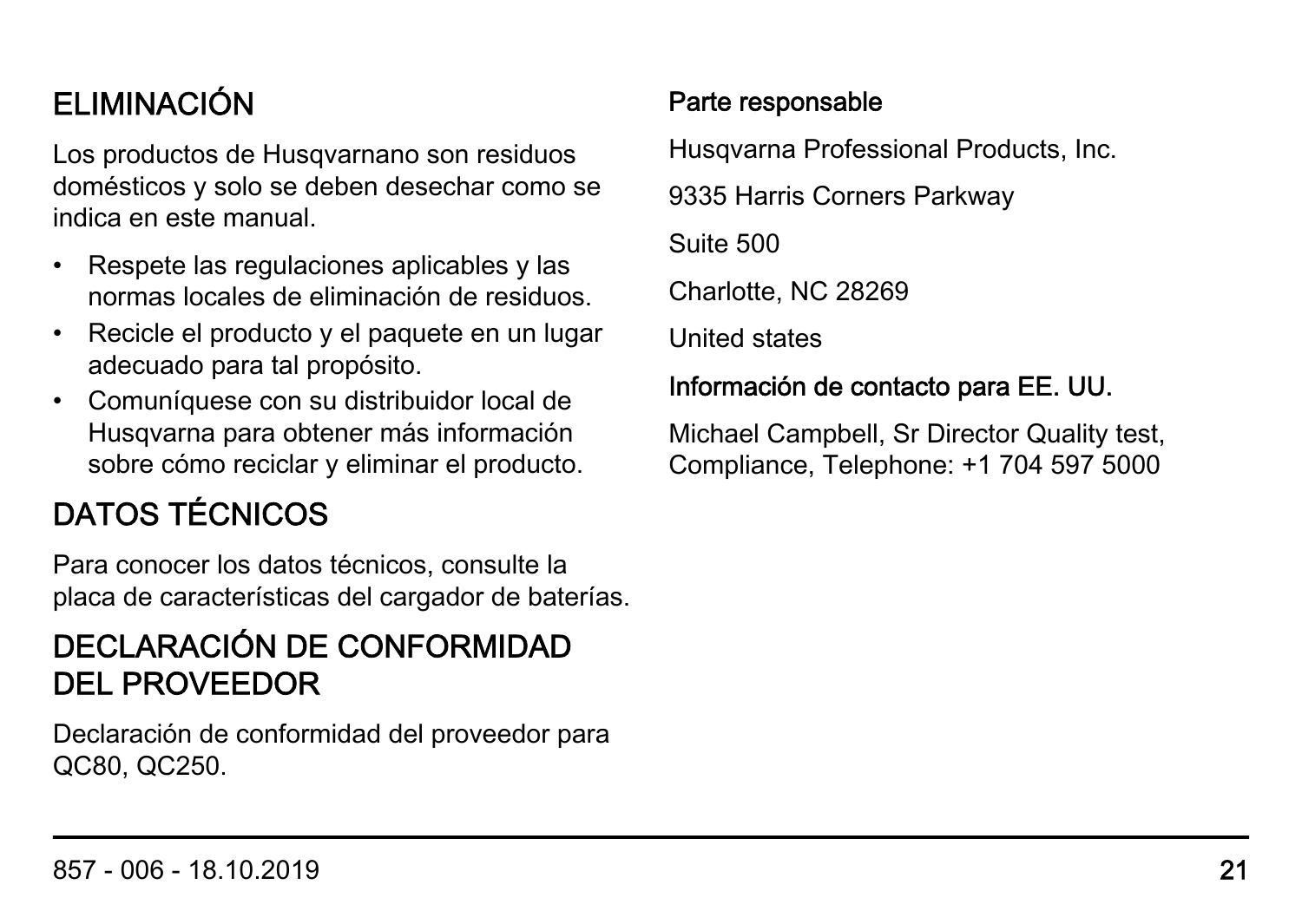#### Manuel de l'opérateur complet

Pour télécharger le manuel de l'opérateur complet, rendez-vous sur www.husqvarna.com.

#### PRÉSENTATION DU PRODUIT

(Fig. 1)

- 1. Batterie
- 2. Voyant DEL du système de charge
- 3. DEL d'avertissement
- 4. Bouton indicateur de la batterie
- 5. Chargeur de batterie
- 6. Voyant DEL du système de charge
- 7. Prise d'alimentation
- 8. Manuel d'utilisation

Dans le chapitre « ASSISTANCE » du site Web, vous trouverez la section où vous pouvez le télécharger. Lire attentivement le manuel de l'opérateur complet.

#### SYMBOLES FIGURANT SUR LE PRODUIT



Faire attention et utiliser le produit correctement. Cet outil peut causer des blessures graves, ou même mortelles, à l'utilisateur et à d'autres personnes.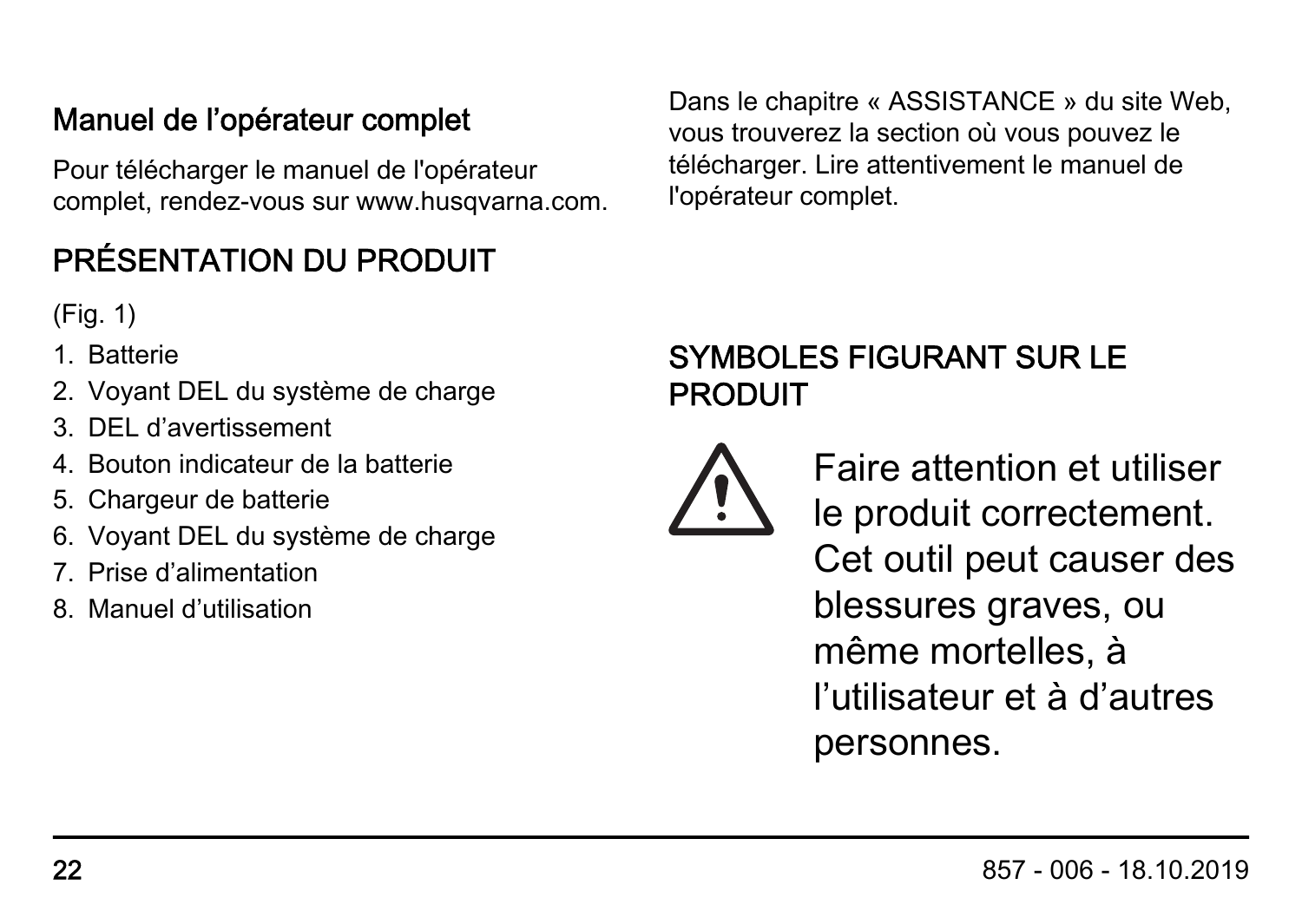

Avant d'utiliser la tondeuse, lire attentivement le manuel d'utilisation et veiller à bien comprendre les directives.



Protéger l'appareil de l'eau et de la pluie.



Utiliser et garder le chargeur de batterie seulement dans un endroit clos.

Remarque : Les autres symboles et autocollants apposés sur le produit se rapportent aux exigences en matière de certification pour certaines zones commerciales.

# INSTRUCTIONS DE **SÉCURITÉ** IMPORTANTES −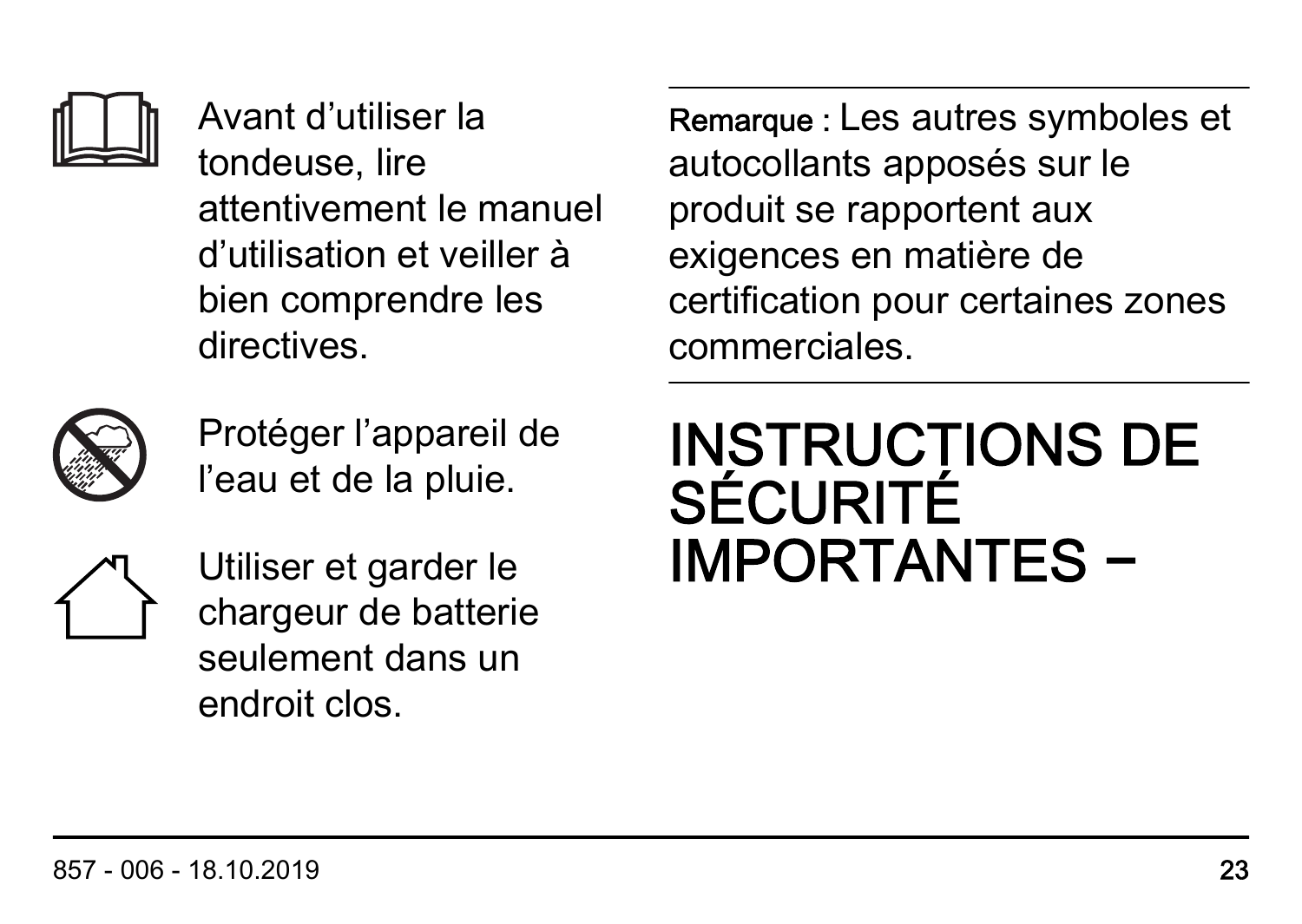# CONSERVER CES INSTRUCTIONS

DANGER − POUR RÉDUIRE LE RISQUE D'INCENDIE OU DE CHOC ÉLECTRIQUE, SUIVRE SCRUPULEUSEMENT CES **CONSIGNES** 

- 1.Ce manuel contient d'importantes instructions de sécurité et d'utilisation pour les chargeurs de batterie Husqvarna QC80, QC250.
- 2.Avant d'utiliser le chargeur de batterie, lire toutes les instructions et les avis de

sécurité situés sur le chargeur de batterie, sur la batterie et sur le produit utilisant cette batterie.



MISE EN GARDE : Pour réduire les risques de blessure, charger seulement les batteries rechargeables d'origine de la série Husqvarna BLi. D'autres types de batteries pourraient exploser et engendrer des blessures et des dommages.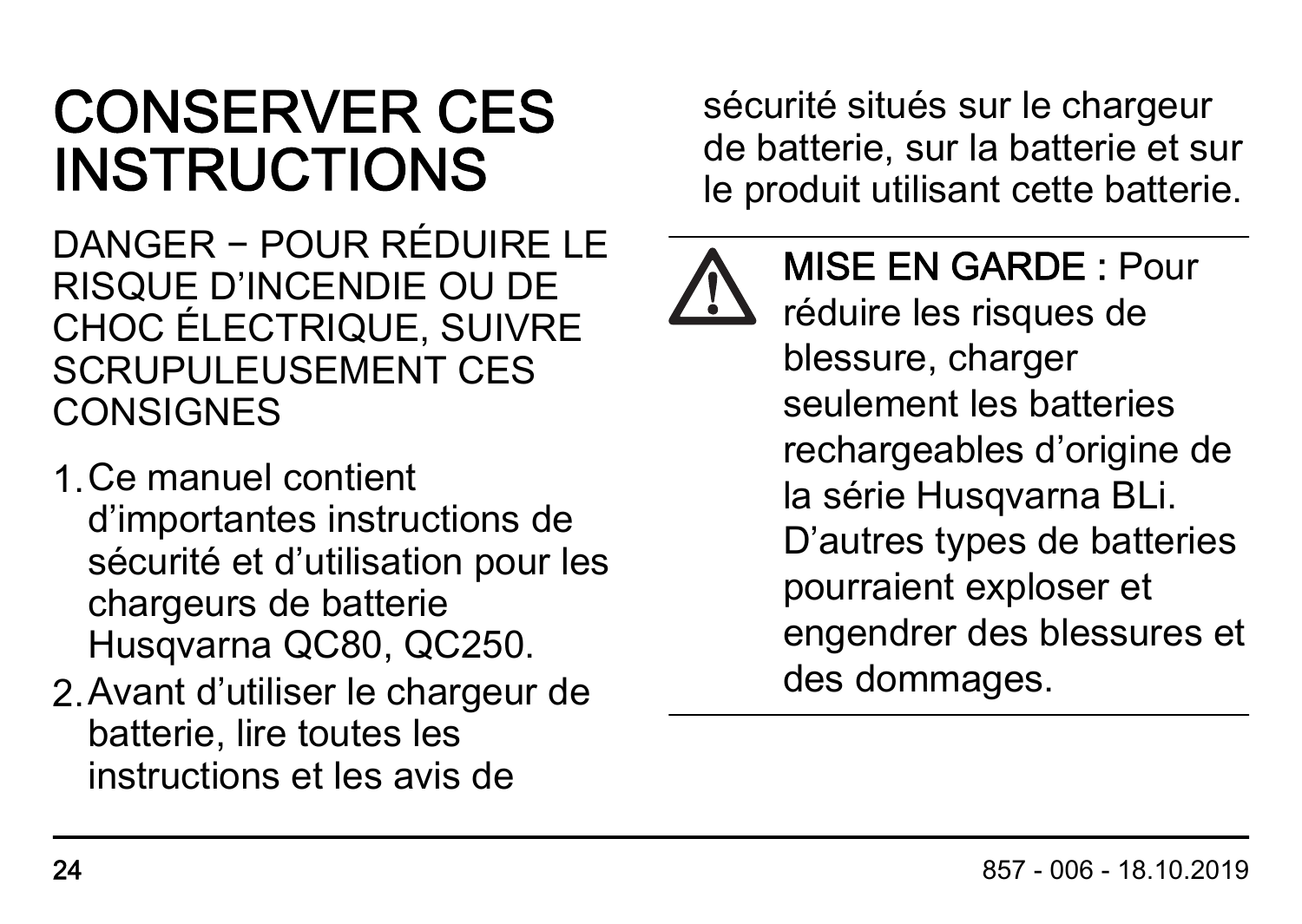### DÉFINITIONS RELATIVES À LA SÉCURITÉ

Les avertissements. recommandations et remarques soulignent des points du manuel qui revêtent une importance particulière.

MISE EN GARDE : Indique la présence d'un risque de dommages au produit, à d'autres appareils ou à la zone adjacente si les instructions du manuel ne sont pas suivies.



#### AVERTISSEMENT :

Indique la présence d'un risque de blessure ou de décès de l'utilisateur ou de personnes à proximité si les instructions du manuel ne sont pas suivies.

Remarque : Utilisé pour donner des renseignements plus détaillés qui sont nécessaires dans une situation donnée.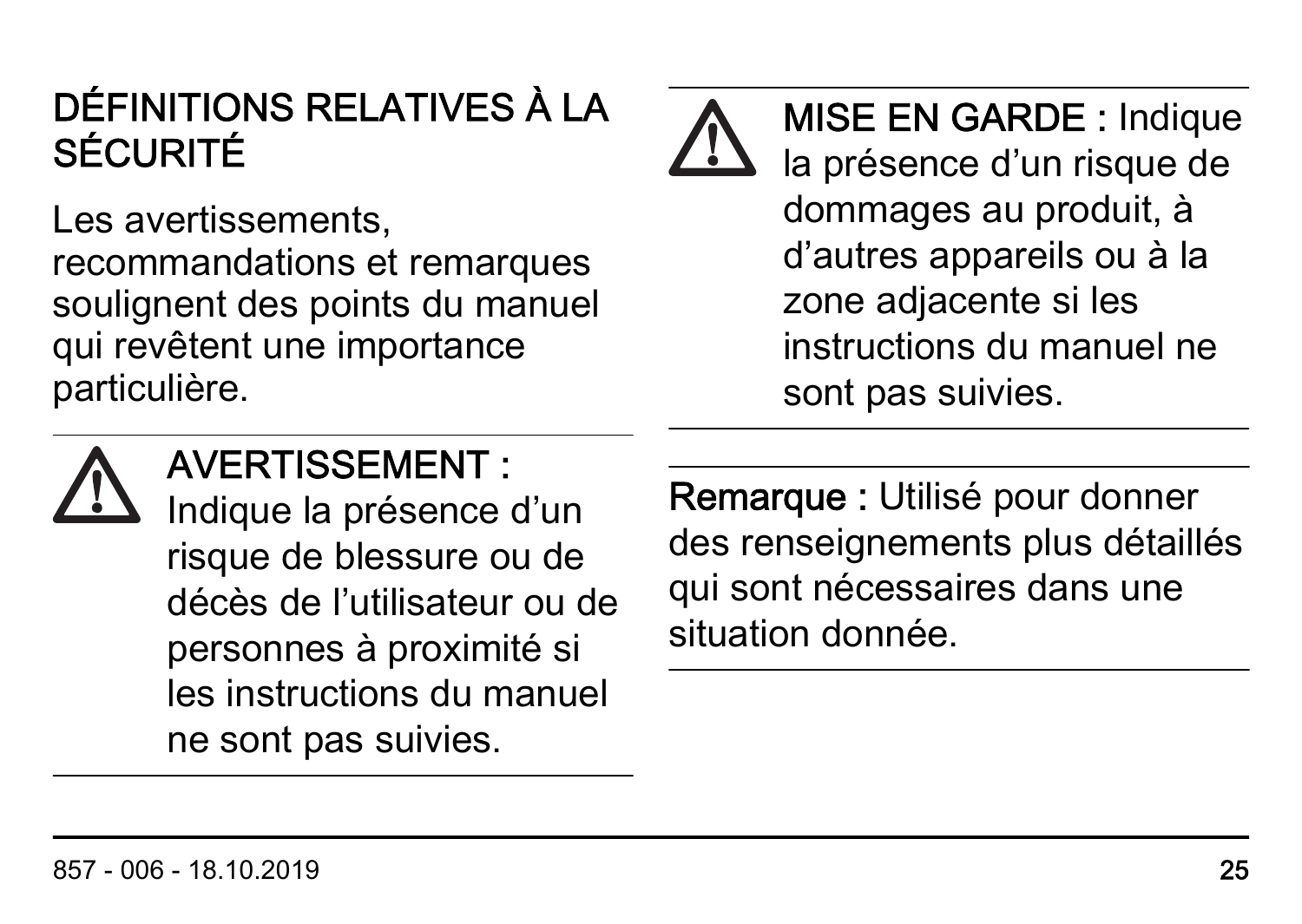# IMPORTANTES CONSIGNES DE SÉCURITÉ

AVERTISSEMENT : Lire toutes les instructions et consignes de sécurité. Le non-respect de ces instructions et consignes peut provoquer une électrocution, un incendie et des blessures graves.

• Utiliser uniquement les chargeurs QC80 ou QC250

pour charger les batteries d'origine Husqvarna. Les batteries sont cryptées au moyen d'un logiciel.

- Ne pas utiliser des batteries non rechargeables.
- Ne pas essayer de démonter ni de réparer le chargeur de batterie.
- Ne jamais raccorder les bornes du chargeur à un objet en métal.
- Utiliser une prise secteur mise à la terre approuvée qui n'est pas endommagée.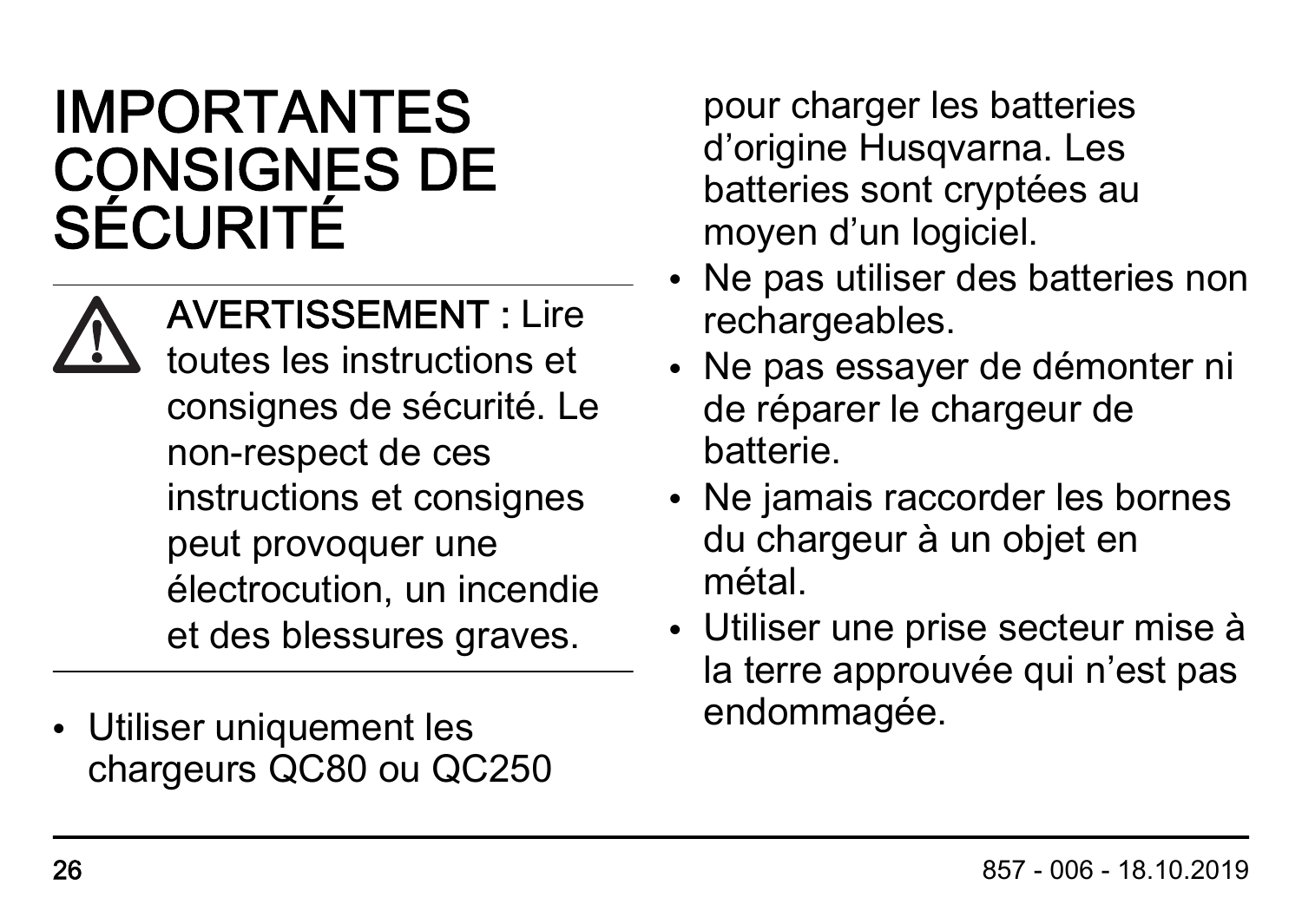- Vérifier régulièrement que le cordon d'alimentation n'est pas endommagé. Débrancher immédiatement le chargeur de batterie si le cordon d'alimentation est endommagé.
- Si le cordon d'alimentation est endommagé, faites-le remplacer par un technicien agréé.
- Ne pas soulever le chargeur de batterie au moyen du cordon d'alimentation. Pour débrancher le chargeur de batterie de la prise murale, tirer la fiche. Ne pas tirer le cordon d'alimentation.
- Tenir les câbles et les rallonges à l'abri de l'eau, de l'huile et des arêtes coupantes. S'assurer que le cordon d'alimentation n'est pas coincé entre les portes, les barrières ou quoique ce soit de semblable.
- Ne pas nettoyer la batterie ou le chargeur de batterie avec de l'eau.
- Maintenir le chargeur de batterie à l'écart des enfants.
- Ne jamais se servir d'un chargeur ou d'une batterie si l'un ou l'autre est défectueux.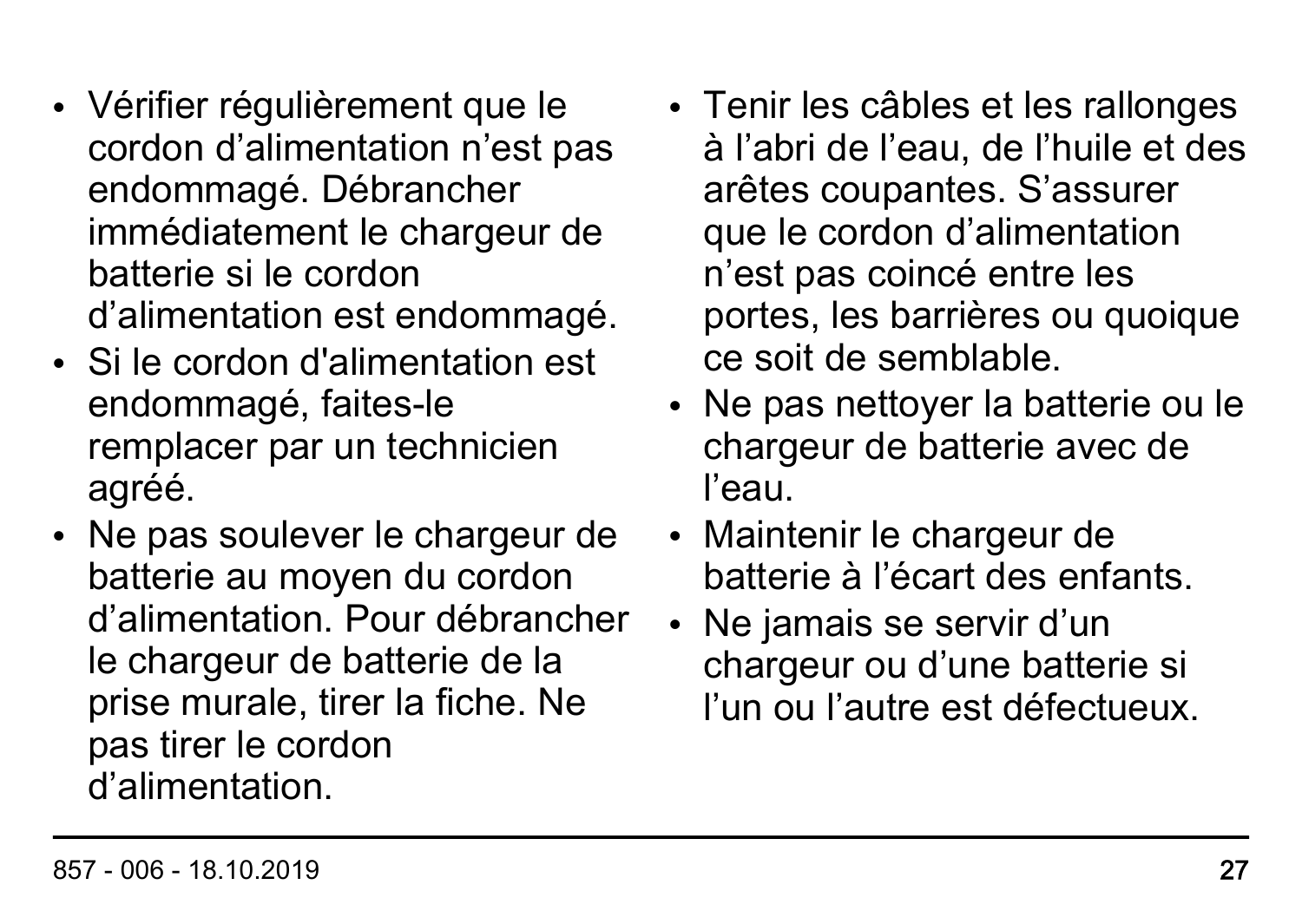- Ne pas utiliser le chargeur de batterie en cas de risque de foudre.
- N'utiliser le chargeur de batterie qu'à l'intérieur, dans un environnement où la circulation de l'air est bonne et où la température est adéquate.
- Maintenir le chargeur de batterie à l'abri de la lumière du soleil. Ne pas utiliser le chargeur de batterie à l'extérieur ou dans des conditions humides.
- Ne pas manipuler le chargeur de batterie avec les mains humides.
- Ne pas utiliser le chargeur de batterie à proximité de matériaux inflammables ou de matériaux qui peuvent engendrer une corrosion. Débrancher la prise du chargeur de batterie en cas de fumée ou d'incendie.
- Ne pas placer de couvercle sur le chargeur de batterie pendant le fonctionnement.
- Cette machine peut être utilisée par des enfants âgés de 8 ans et plus, des personnes à capacités physique, mentale ou sensorielle réduites, ou des personnes avec un manque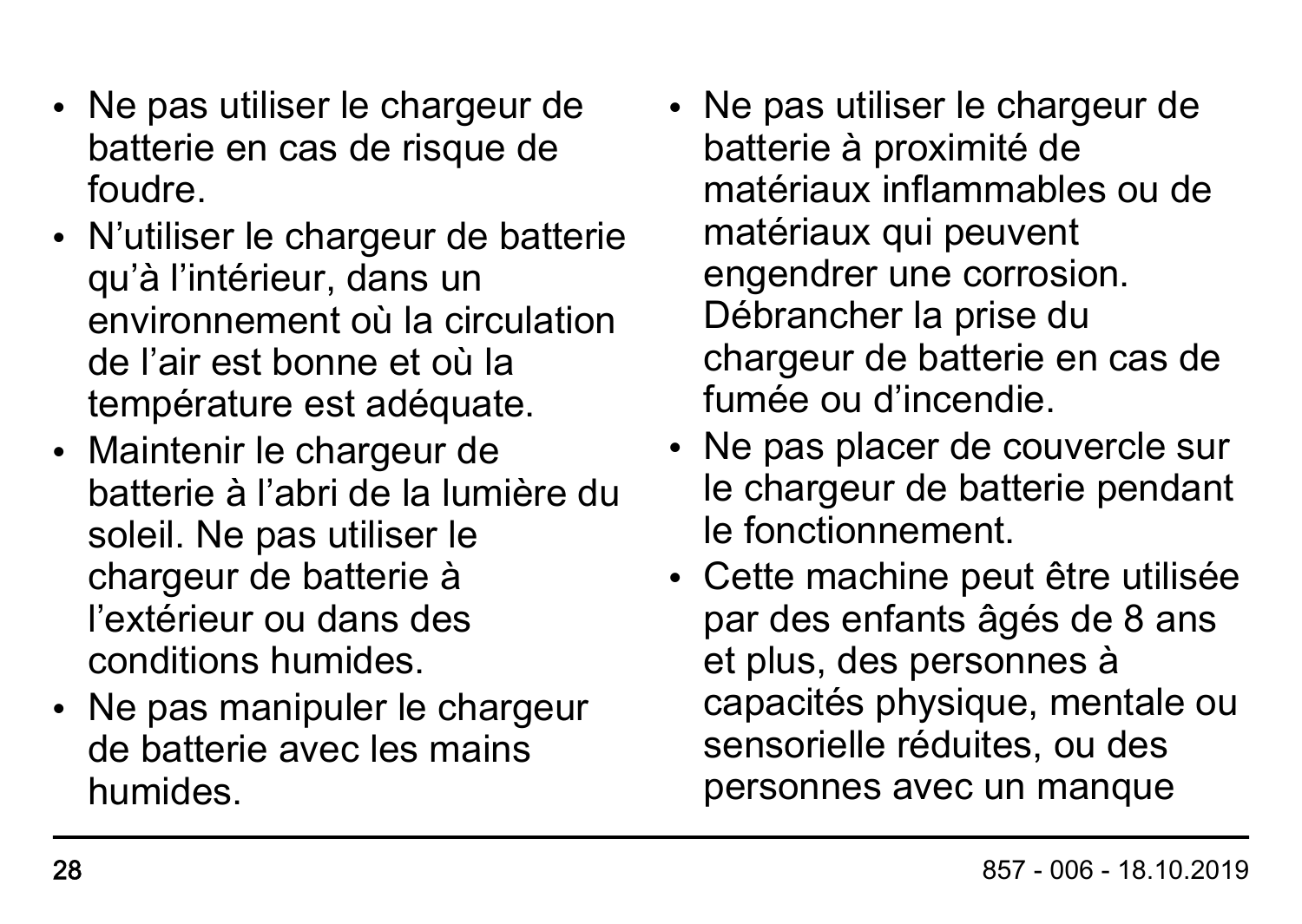d'expérience et de connaissances s'ils sont supervisés ou s'ils ont reçu des instructions concernant l'utilisation de l'appareil de manière sécuritaire et s'ils comprennent les risques impliqués. Les enfants ne doivent pas jouer avec l'appareil. Le nettoyage et l'entretien ne doivent pas être effectués par un enfant sans supervision.

#### FONCTIONNEMENT

• Toujours utiliser des batteries Husqvarna  $B$ li10 ou  $B$ li20.

• Utiliser le chargeur de batterie seulement lorsque la température ambiante est comprise entre 5 °C (41 °F) et 40 °C (104 °F).

#### Pour charger la batterie



MISE EN GARDE : S'assurer que la batterie, le chargeur de batterie et les bornes de la batterie sont propres et secs. Ne pas mettre la batterie dans le chargeur de batterie si cette première est sale ou humide.

1. Brancher le chargeur de batterie sur une prise secteur. Le voyant DEL du système de charge clignote 1 fois.



MISE EN GARDE : Brancher uniquement le chargeur de batterie sur une prise secteur à la tension et la fréquence indiquées sur la plaque signalétique.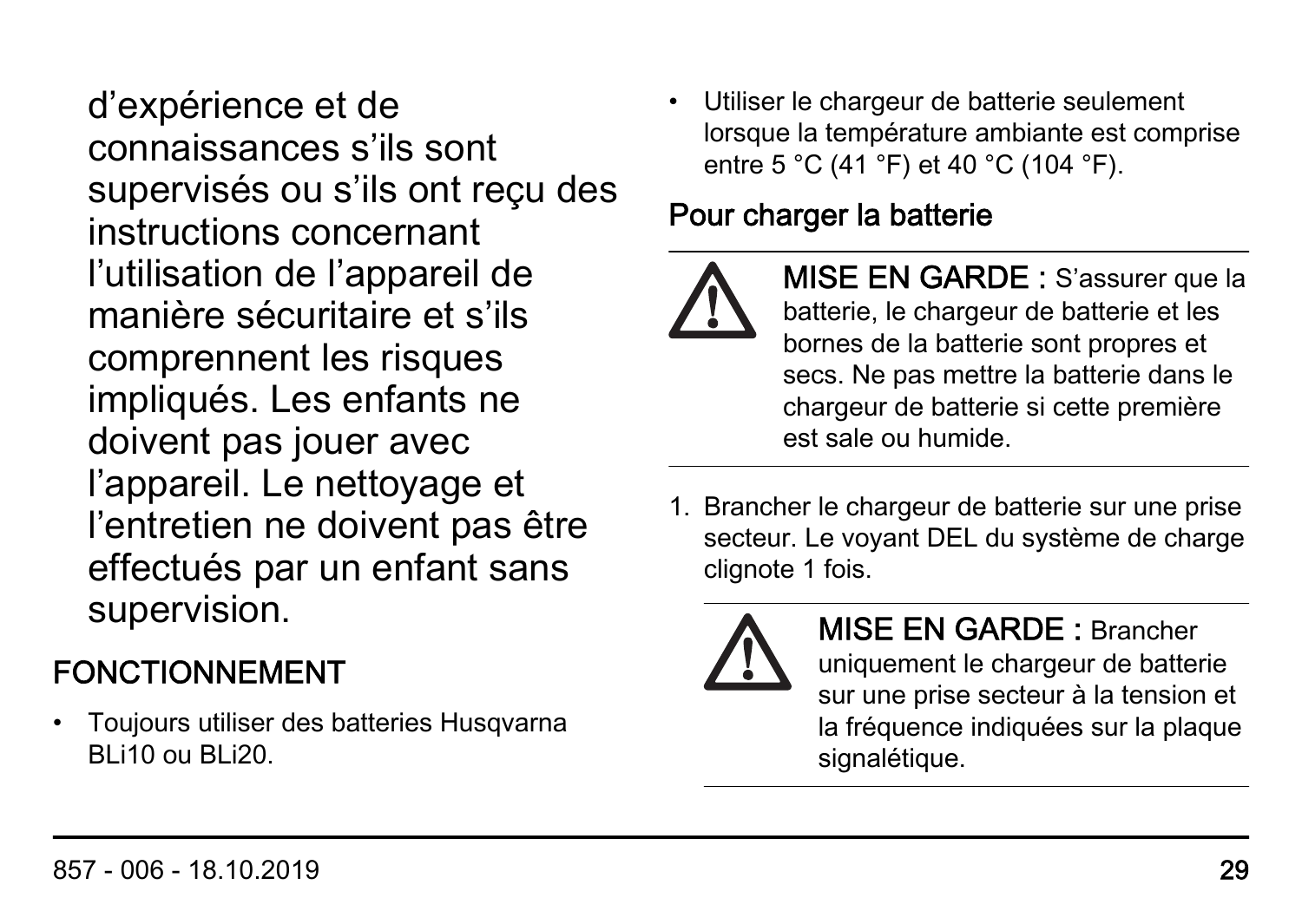- 2. Connecter la batterie au chargeur de batterie. Le voyant DEL vert s'allume.
- 3. Retirer la batterie du chargeur.

#### DÉPANNAGE

4. Tirer la fiche d'alimentation pour débrancher le chargeur de batterie de la prise secteur. Ne pas tirer le cordon d'alimentation.

| État                                                                  | Anomalies potentielles                                                                                     | Procédure possible                                                                                                                                                                                                                                                                                          |
|-----------------------------------------------------------------------|------------------------------------------------------------------------------------------------------------|-------------------------------------------------------------------------------------------------------------------------------------------------------------------------------------------------------------------------------------------------------------------------------------------------------------|
| Le voyant DEL du systè-<br>me de charge est rouge.                    | Erreur permanente du<br>chargeur de batterie                                                               | Communiquer avec votre centre de services.                                                                                                                                                                                                                                                                  |
| Le voyant DEL du systè-<br>me de charge clignote en<br>rouge (QC80).  | Écart de température, la<br>batterie est trop froide ou<br>trop chaude pour être uti-<br>lisée ou chargée. | Laisser la batterie se refroidir ou se réchauf-<br>fer. Lorsque la température de la batterie est<br>adéquate, il sera possible de l'utiliser ou de la<br>recharger. Utiliser le chargeur de batterie<br>dans une zone de températures entre 5 °C<br>$(41 \degree F)$ et 40 $\degree C$ (104 $\degree F$ ). |
| Le voyant DEL du systè-<br>me de charge clignote en<br>vert (QC250).  |                                                                                                            |                                                                                                                                                                                                                                                                                                             |
| Le voyant DEL du systè-<br>me de charge clignote en<br>rouge (QC250). | Batterie défectueuse.                                                                                      | Communiquer avec votre centre de services.                                                                                                                                                                                                                                                                  |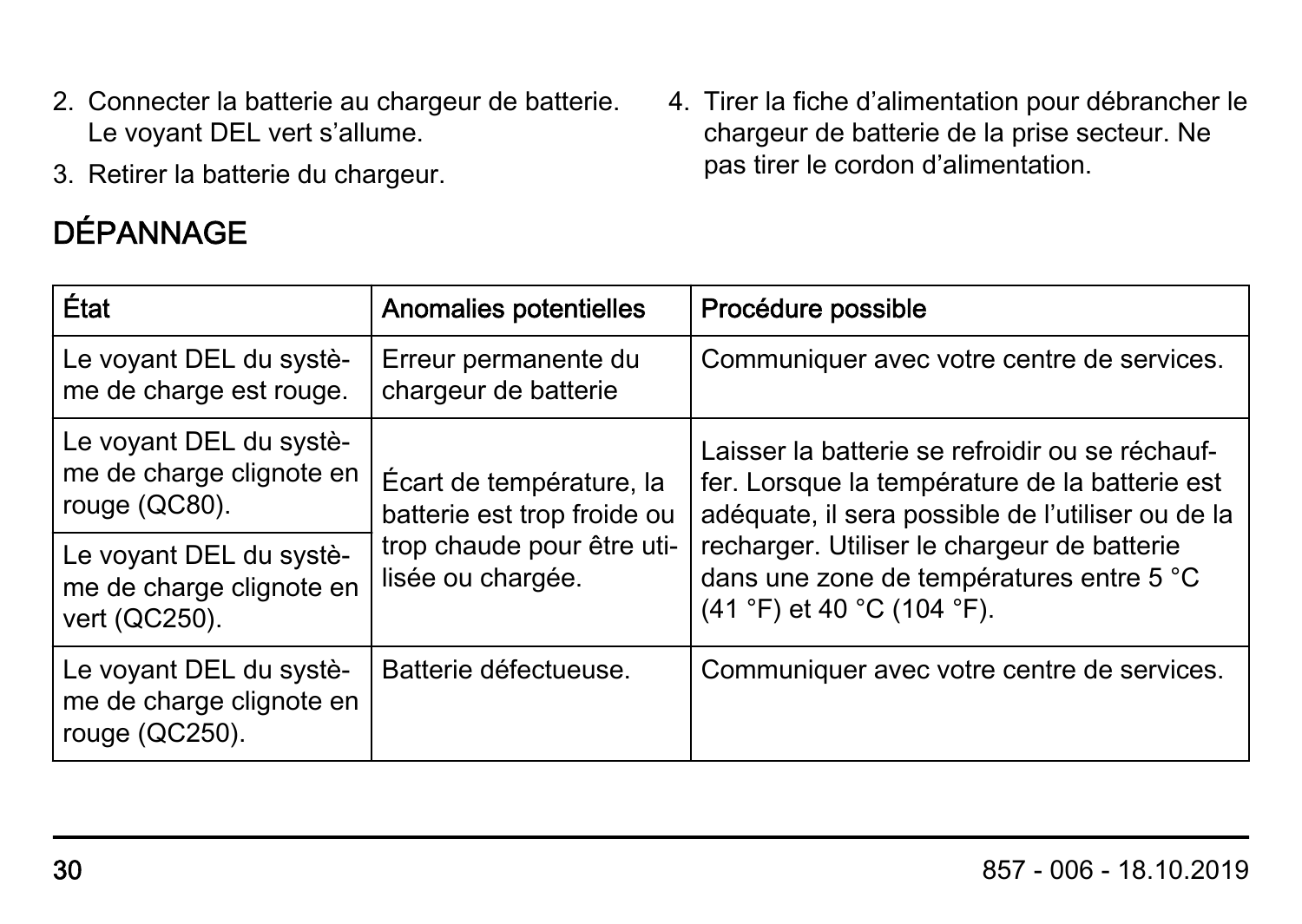#### TRANSPORT ET ENTREPOSAGE

- Immobiliser le produit en sécurité pendant le transport pour éviter tout dommage ou accident.
- Garder le produit dans un endroit verrouillé hors de portée des enfants et des personnes non autorisées.
- Placer le produit dans un endroit sec, à l'abri du gel et propre à la température adéquate.
- Stocker le produit dans les zones où la température ambiante est comprise entre 5 °C (41 °F) et 25 °C (77 °F). Garder le produit à l'écart des enfants.
- Tenir la batterie à l'écart du chargeur de batterie pendant la période d'entreposage.

#### MISE AU REBUT

Les produits Husqvarna ne sont pas des déchets ménagers et ne doivent être mis au rebut que de la façon indiquée dans le présent manuel.

- Respecter les exigences locales en matière de mise au rebut et la réglementation en vigueur.
- Recycler le produit et l'emballage dans un emplacement approprié pour ce faire.
- Communiquer avec votre distributeur Husqvarna local pour plus d'informations sur le recyclage et la mise au rebut du produit.

#### DONNÉES TECHNIQUES

Pour les caractéristiques techniques, se reporter à la plaque signalétique du chargeur de batterie.

#### DÉCLARATION DE CONFORMITÉ DES FOURNISSEURS

Déclaration de conformité des fournisseurs pour QC80, QC250.

#### Partie responsable

Husqvarna Professional Products, Inc.

9335 Harris Corners Parkway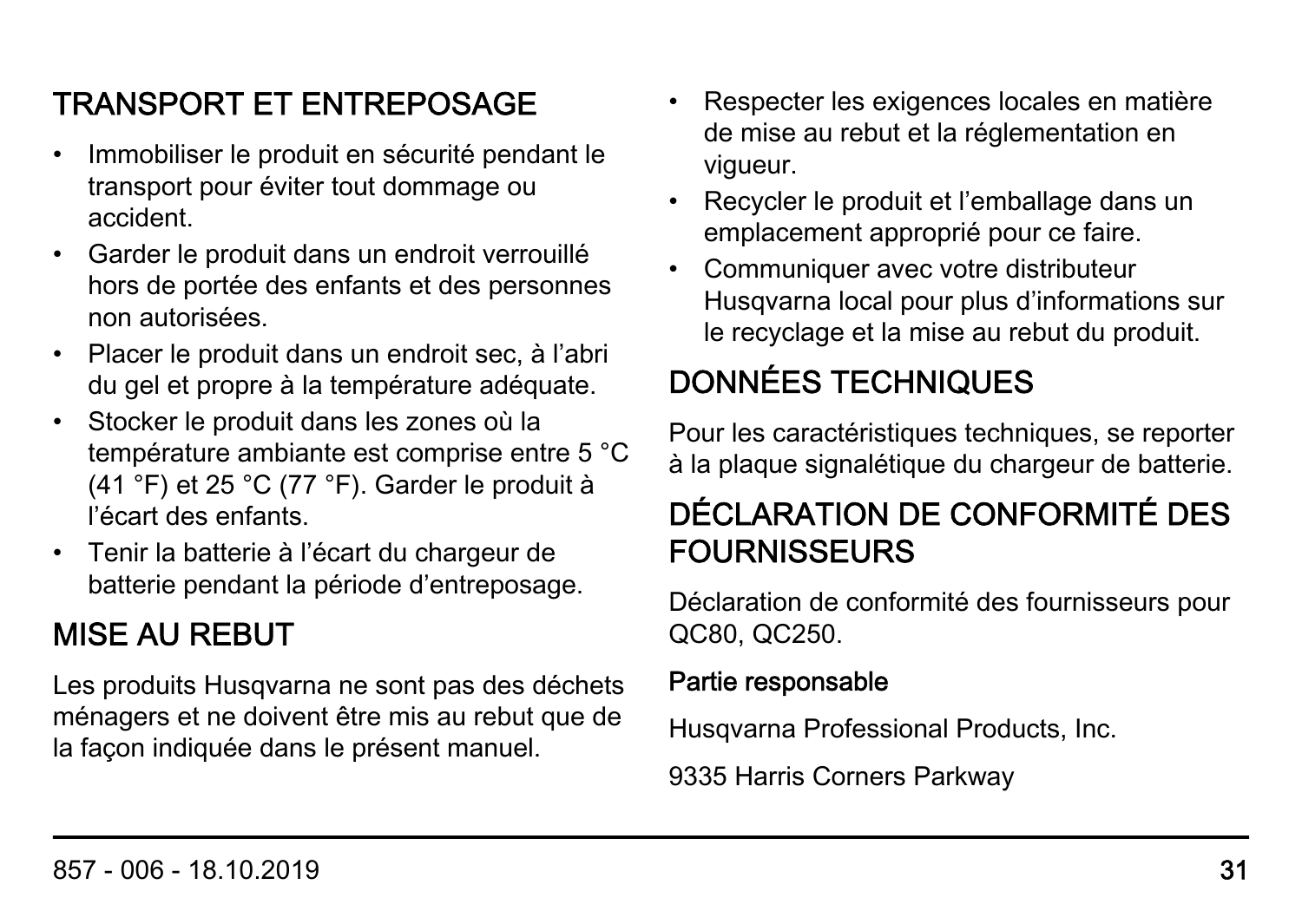Suite 500

Charlotte, NC 28269

United states

#### Personne-ressource aux États-Unis

Michael Campbell, Sr Director Quality test, Compliance, Telephone: +1 704 597 5000